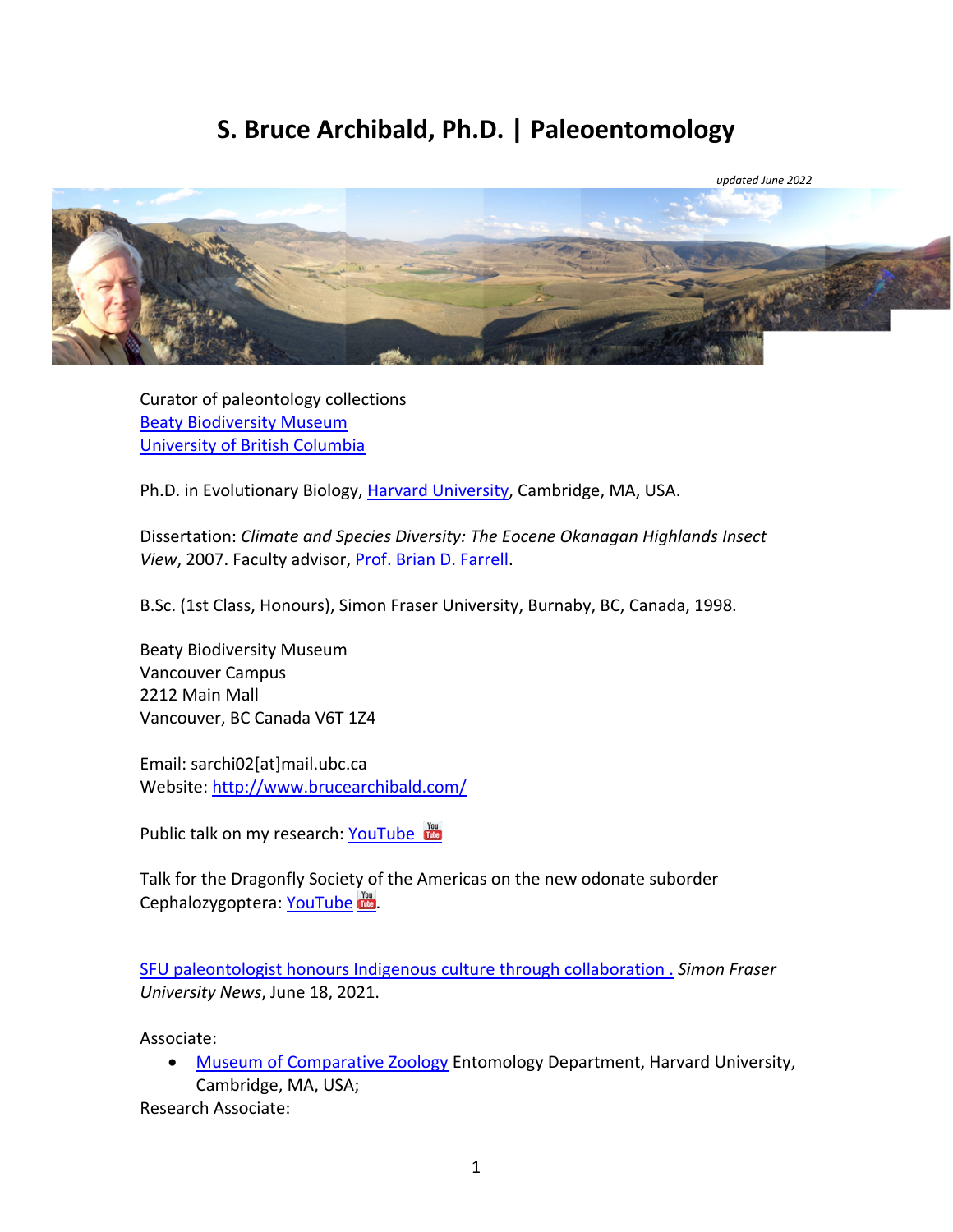- [Simon Fraser University,](http://www.sfu.ca/biology.html) Department of Biological Sciences, Burnaby, BC, Canada;
- [Royal BC Museum,](http://royalbcmuseum.bc.ca/) Victoria, BC, Canada;

Fellow:

• [Royal Canadian Geographical](http://www.rcgs.org/about/fellows/) Society .

How does climate affect biodiversity? Why are various plants and animals distributed across the globe as they are? Why do communities have particular compositions? I address these and other basic questions about ecosystems by comparing modern insect communities with the diverse and well-preserved insect communities of the early Eocene Okanagan Highlands series of fossil sites in British Columbia, Canada and northern Washington, USA.

**Covers**



#### **Journal Publications 2022**

- 62- Makarkin, V.N., Antell, G.S., and Archibald, S.B. (2022) A revision of Chrysopidae (Neuroptera) from the late Eocene Florissant Formation, Colorado, with description of new species. *Zootaxa* **5133 (3)**: 301–345. DOI:<https://doi.org/10.11646/zootaxa.5133.3.1>
- 61- Archibald, S.B., and Cannings, R.A. (in press) The first Odonata from the early Eocene Allenby Formation of the Okanagan Highlands, British Columbia, Canada (Anisoptera, Aeshnidae and *cf*. Cephalozygoptera, Dysagrionidae). *The Canadian Entomologist* **154 (e29)**: 1–8.

DOI:<https://doi.org/10.4039/tce.2022.16>

60- Archibald, S.B. and Rasnitsyn, A.P. (2022) The early Eocene *Eourocerus anguliterreus*  gen. et sp. nov. (Hymenoptera, Siricidae) from Republic, Washington. Zootaxa **5105 (2)**: 289–295

DOI:<https://doi.org/10.11646/zootaxa.5105.2.8>

59- Simonsen, T.J., Archibald, S.B., Rasmussen, J.A., Sylvesternsen, R.L., Olsen, K., and Ware, J.L. (2022) *Danowhetaksa* gen. nov. with two species from the early Eocene Ølst Formation from Denmark, the first Palearctic Whetwhetaksidae (Odonata: Cephalozygoptera). *Zootaxa* **5099 (5)**: 586–592. DOI:<https://doi.org/10.11646/zootaxa.5099.5.5>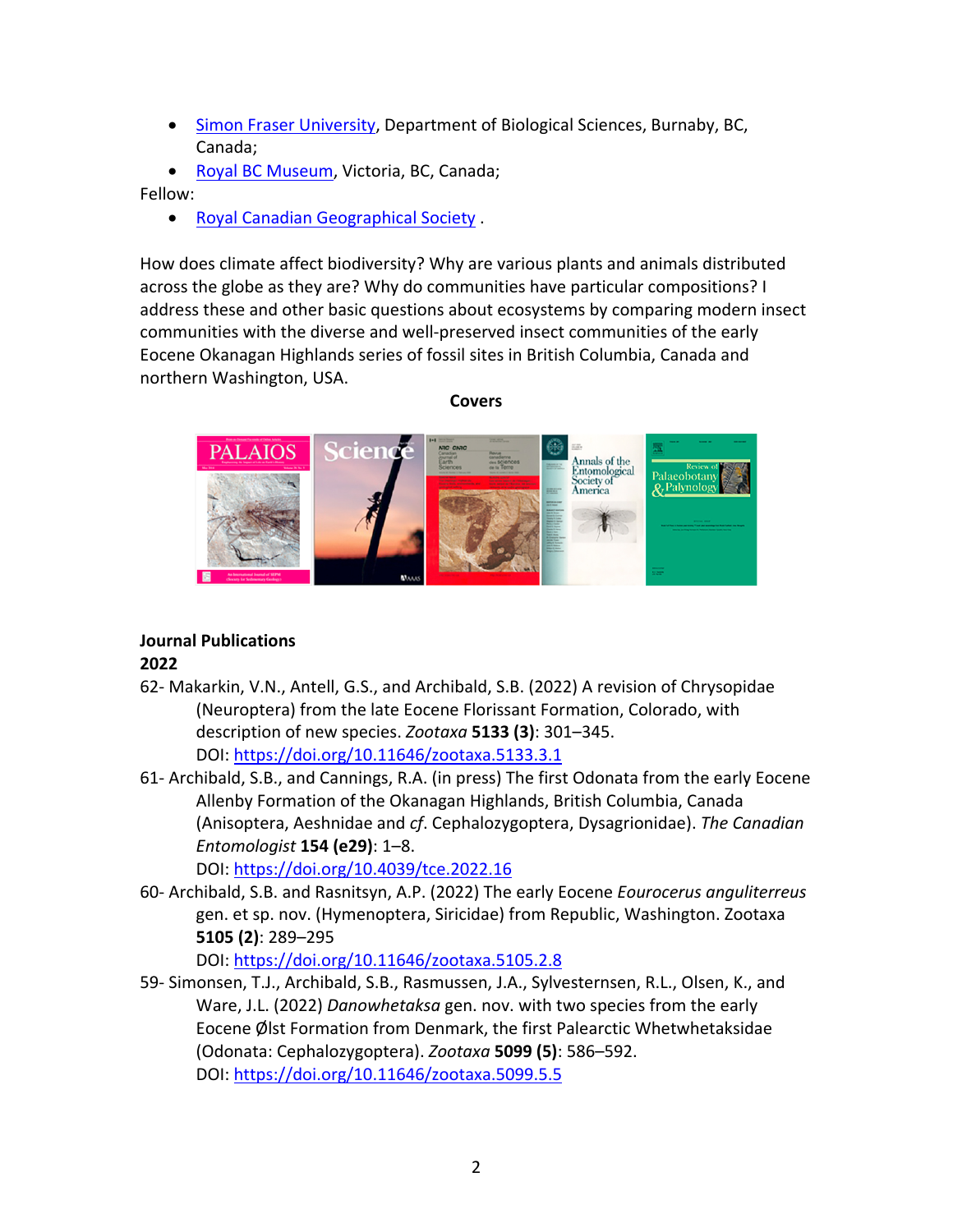- 58- Archibald, S.B., Gu, J.-J., and Mathewes, R.W. (2022) The Palaeorehniidae (Orthoptera, Ensifera, "Zeuneropterinae"), and new taxa from the early Eocene Okanagan Highlands, western North America. *Zootaxa* **5100 (4)**: 559–572. DOI: <https://doi.org/10.11646/zootaxa.5100.4.6>
- 57- Archibald, S.B., Cannings, R.A., and Greenwalt, D.E. (2022) *Kishenehna prima*, a new genus and species of darner dragonfly (Odonata, Aeshnidae, Gomphaeschninae) from the early middle Eocene Kishenehn Formation of Montana, USA. *Zootaxa* **5099 (4)**: 496–500.

DOI:<https://doi.org/10.11646/zootaxa.5099.4.5>

**2021**

56- Archibald, S.B., and Cannings, R.A. (2021) The head of Cephalozygoptera (Odonata). *Zootaxa*, **5047**(1): 97–100.

DOI:<https://doi.org/10.11646/zootaxa.5047.1.10>

55- Rubino, E, Leier, A., Cassel, E.J., Archibald S.B., Foster-Baril, Z., and Barbeau Jr., D.L. (2021) Detrital zircon U-Pb ages and Hf-isotopes from Eocene intermontane basin deposits of the southern Canadian Cordillera. *Sedimentary Geology*, **422** (2021), 105969.

DOI: https://doi.org/10.1016/j.sedgeo.2021.105969

- 54- Archibald, S.B., Aase, A., and Nel, A. (2021) The second North American fossil horntail wood-wasp (Hymenoptera: Siricidae), from the early Eocene Green River Formation. *Zootaxa*, **4999**(4): 325–334. DOI: <https://doi.org/10.11646/zootaxa.4999.4.2>
- 53- Mathewes, R.W., Archibald, S.B., and Lundgren, A. (2021) Tips and identification of early Eocene *Fraxinus* L. samaras from the Quilchena locality, Okanagan Highlands, British Columbia, Canada. *Review of Palaeobotany and Palynology*, **293**: [in press].

DOI: <https://doi.org/10.1016/j.revpalbo.2021.104480>

- 52- Makarkin, V.N., Archibald, S.B., and Mathewes, R.W. (2021) New Protosmylinae (Neuroptera: Osmylidae) from the early Eocene of western North America, with taxonomic remarks. *Zootaxa*, **4980**(1): 142–156. DOI: <https://doi.org/10.11646/zootaxa.4980.1.9>
- 51- Archibald, S.B., and Cannings, R.A. (2021) A new genus and species of Euphaeidae (Odonata, Zygoptera) from the early Eocene Okanagan Highlands locality at Republic, Washington, U.S.A. *Zootaxa*, **4966**(3): 392–400. DOI: <https://doi.org/10.11646/zootaxa.4966.3.11>
- 50- Archibald, S.B., and Makarkin, V.N. (2021) Early Eocene snakeflies (Raphidioptera) of western North America from the Okanagan Highlands and Green River Formation. *Zootaxa*, **4951**(1): 041–079.

DOI:<https://doi.org/10.11646/zootaxa.4951.1.2>

*Selected media for* **Early Eocene snakeflies (Raphidioptera) of western North America from the Okanagan Highlands and Green River Formation:**

• [Ancient snakefly fossil discovery 'deepens mystery' of species' evolution.](https://www.independent.co.uk/independentpremium/snakefly-fossil-climate-evolution-washington-b1828064.html) *The Independent*, April 7, 2021.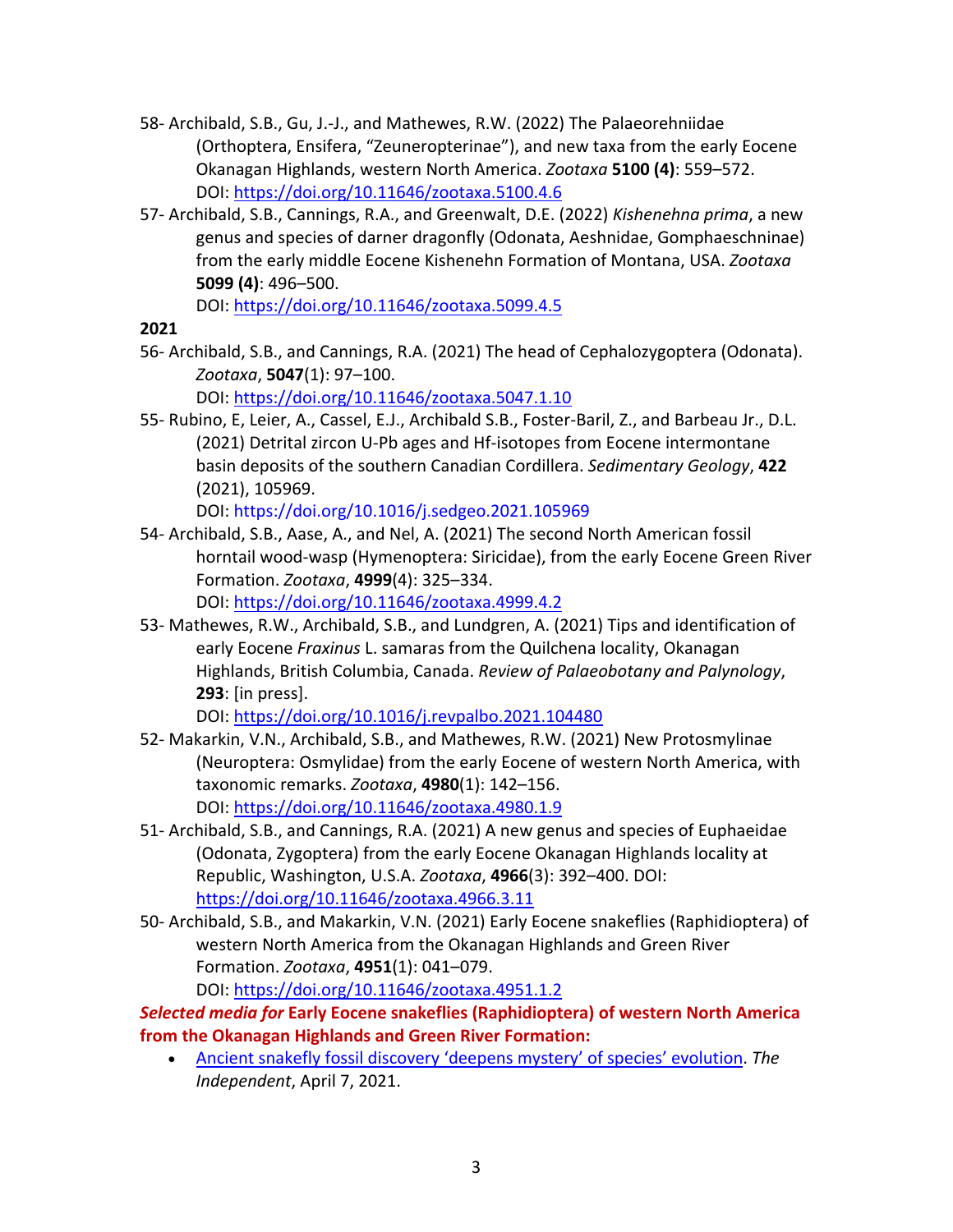49- Archibald, S.B., Cannings, R.A., Erickson, R.J., Bybee, S.M., and Mathewes, R.W. (2021) The Cephalozygoptera, a new, extinct suborder of Odonata with new taxa from the early Eocene Okanagan Highlands, western North America. *Zootaxa*, **4934**(1): 1–133.

Free download at:<https://www.biotaxa.org/Zootaxa/issue/view/zootaxa.4934.1> *Selected media for* **The Cephalozygoptera, a new, extinct suborder of Odonata with new taxa from the early Eocene Okanagan Highlands, western North America:**

- [B.C. paleontologists find new category of insect fossils related to damselflies.](https://www.cbc.ca/news/canada/british-columbia/bruce-archibald-damselfly-fossil-1.5932817) *CBC*, March 2, 2021.
- [Открыт новый вид вымерших стрекоз со странной формой головы](https://www.pravda.ru/news/science/1595138-strekoza/). *Pravda*, February 25, 2021.
- [Paleontólogos descubren nuevo grupo de insectos fósiles tras 150 años de](https://www.televisa.com/noticias/paleontologos-descubren-nuevo-grupo-de-insectos-fosiles-tras-150-anos-de-confusion/)  [confusión.](https://www.televisa.com/noticias/paleontologos-descubren-nuevo-grupo-de-insectos-fosiles-tras-150-anos-de-confusion/) *Televisa*, February 25, 2021.
- 古生物学家解开困扰研究人员150年的谜团 并发现新的昆虫群体, *[QQ](https://new.qq.com/rain/a/20210309A0ES0F00)*, March 6, 2021.

## **2020**

48- Archibald, S.B., and Makarkin, V.N. (2020) A new genus and species of split-footed lacewings (Neuroptera) from the early Eocene of western Canada and revision of the subfamily affinities of Mesozoic Nymphidae. *The Canadian Entomologist*, **152**: 269–287.

DOI: <https://doi.org/10.4039/tce.2020.10>

### **2019**

47- Archibald, S.B., and Cannings, R.A. (2019) Fossil dragonflies (Odonata: Anisoptera) from the early Eocene Okanagan Highlands, western North America. *The Canadian Entomologist*, **151**: 783–816.

DOI:<https://doi.org/10.4039/tce.2019.61>

*Selected media for* **Fossil Dragonflies (Odonata: Anisoptera) from the early Eocene Okanagan Highlands, western North America:**

- [Rare dragonfly fossils could teach us about climate change.](https://www.cnn.com/2019/11/12/world/dragonfly-fossils-scn-intl/index.html) *CNN*, November 12, 2019.
- [First dragonfly fossils from B.C. receive scientific names.](https://www.cbc.ca/news/canada/british-columbia/kamloops-dragonfly-fossils-1.5349144) *CBC News*, November 10, 2019.
- [B.C. Dragonfly fossils given scientific names.](https://globalnews.ca/video/6134676/b-c-dragonfly-fossils-given-scientific-names) Linda Aylsworth, *Global News TV*, November 5, 2019.
- [Fifty-million-year-old dragonfly species that once flew in B.C. identified for first](https://vancouversun.com/news/local-news/fifty-million-year-old-dragonfly-species-that-once-flew-in-b-c-identified-for-first-time)  [time.](https://vancouversun.com/news/local-news/fifty-million-year-old-dragonfly-species-that-once-flew-in-b-c-identified-for-first-time) Kevin Griffin, *The Vancouver Sun*, November 5, 2019.
- 46- Mayr, G., Archibald, S.B., Kaiser, G.W., and Mathewes, R.W. (2019) Early Eocene (Ypresian) birds from the Okanagan Highlands, British Columbia, Canada) and Washington State (USA). *The Canadian Journal of Earth Sciences*, **56**: 803–813. DOI:<https://doi.org/10.1139/cjes-2018-0267>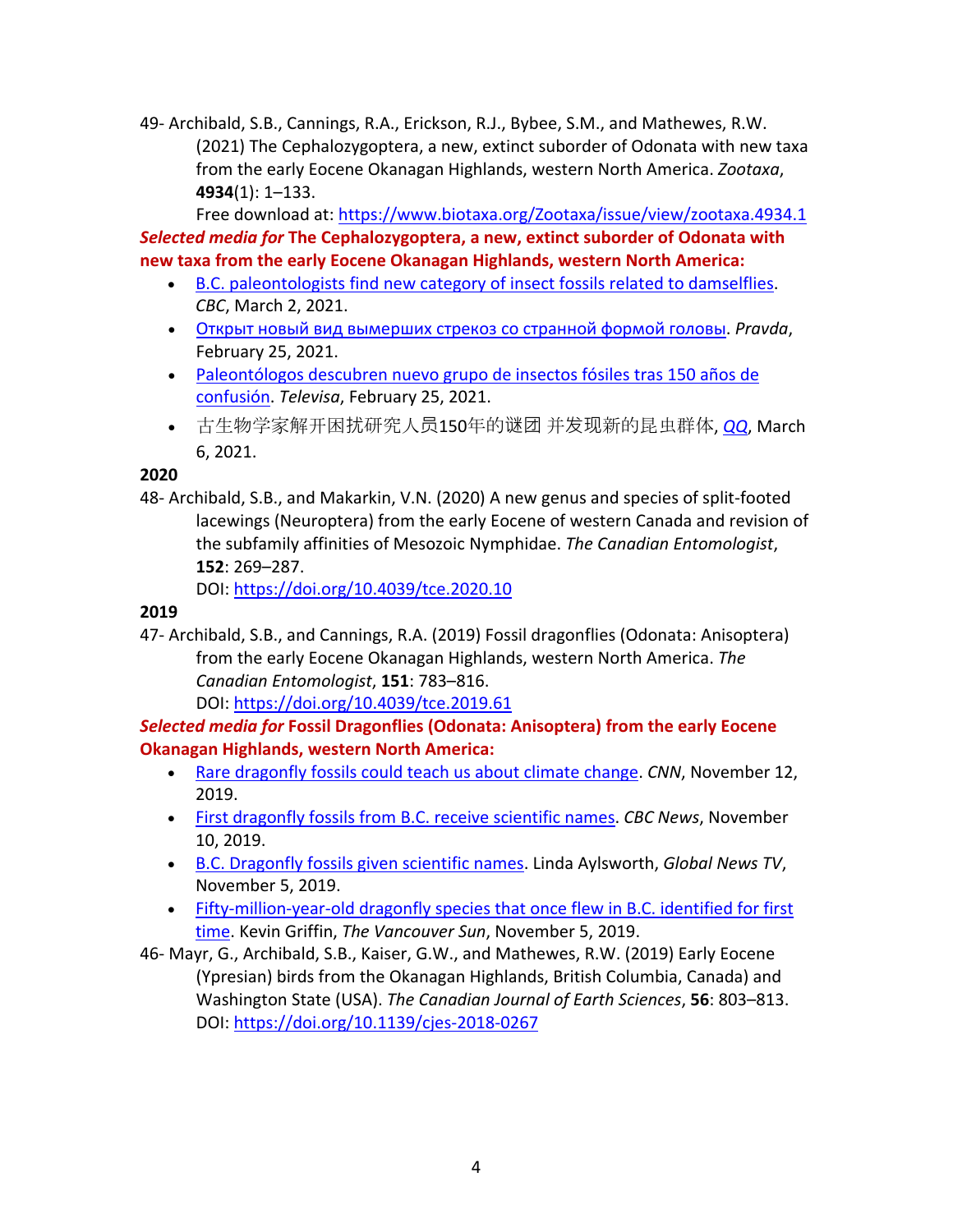*Selected media for* **Early Eocene (Ypresian) birds from the Okanagan Highlands, British Columbia, Canada) and Washington State (USA)***:*

- [Rare Fossils Shed Light On B.C. Bird History.](https://www.btvancouver.ca/videos/rare-fossils-shed-light-on-b-c-bird-history/) *Breakfast TV*, City TV, Vancouver, April 2, 2019.
- [Citizen paleontologists help fill in 50-million-year-old blanks in B.C.'s history.](https://vancouversun.com/news/local-news/citizen-archeologists-help-fill-in-50-million-year-old-blanks-in-b-c-s-history) Randy Shore, *The Vancouver Sun*, April 6, 2019.
- 45- Makarkin, V.N., Archibald, S.B., and Jepson, J.E. (2019) The oldest Inocelliidae (Raphidioptera) from the Eocene of western North America. *The Canadian Entomologist*, **151**: 521–530.

DOI:<https://doi.org/10.4039/tce.2019.26>

#### **2018**

44- Archibald, S.B., and Rasnitsyn, A.P. (2018) Two new species of fossil *Eomerope* (Mecoptera: Eomeropidae) from the Ypresian Okanagan Highlands, far-western North America, and Eocene Holarctic dispersal of the genus. *The Canadian Entomologist*, **150**: 393–403.

DOI:<https://doi.org/10.4039/tce.2018.13>

*Selected media for* **Two new species of fossil Eomerope (Mecoptera: Eomeropidae) from the Ypresian Okanagan Highlands, far-western North America, and Eocene Holarctic dispersal of the genus***:* 

- [53-Million Year Old Fossil Discovered in BC!](https://omny.fm/shows/cknw/53-million-year-old-fossil-discovered-in-bc#description) CKNW, The Jill Bennett Show, March 31, 2018.
- [Discovery of 53-million-year old scorpionfly shows ancient link between Canada](http://nationalpost.com/news/canada/b-c-researchers-identification-of-scorpionfly-shows-canada-russia-connection)  [and Russia.](http://nationalpost.com/news/canada/b-c-researchers-identification-of-scorpionfly-shows-canada-russia-connection) *The National Post*, April 3, 2018
- [B.C. scorpionfly discovery highlights prehistoric link between Canada and Russia.](http://www.cbc.ca/news/canada/british-columbia/b-c-russia-scorpionfly-connection-1.4604551) CBC, April 4, 2018.
- [B.C. researcher's identification of scorpionfly shows connection between](https://www.theglobeandmail.com/canada/british-columbia/article-bc-researchers-identification-of-scorpionfly-similar-to-fossils/)  [Canada, Russia.](https://www.theglobeandmail.com/canada/british-columbia/article-bc-researchers-identification-of-scorpionfly-similar-to-fossils/) *The Globe and Mail*, April 3, 2018.
- 43- Archibald, S.B., Rasnitsyn, A.P., Brothers, D.J., and Mathewes, R.W. (2018) Modernisation of the Hymenoptera: ants, bees, wasps and sawflies of the early Eocene Okanagan Highlands. *The Canadian Entomologist*, **150**: 205–257. **[PDF](http://www.brucearchibald.com/docs/Archibald-et-al-2018-Hymenoptera-early-Eocene-Okanagan-Highlands-small-file-size.pdf)** DOI:<https://doi.org/10.4039/tce.2017.59>

*Selected media for* **Modernisation of the Hymenoptera: ants, bees, wasps and sawflies of the early Eocene Okanagan Highlands***:* 

• [New study validates SFU prof's long campaign to protect fossil beds.](http://vancouversun.com/news/local-news/new-study-validates-sfu-profs-long-campaign-to-protect-fossil-beds) Stephen Hume, *The Vancouver Sun*, January 26, 2018.

# **2017**

42- Archibald, S.B., and Makarkin, V.N. (2017) A new fossil green lacewing (Neuroptera: Chrysopidae) from the early Eocene Driftwood Canyon, Canada. *Zootaxa*, **4324**: 397–400. **[PDF](http://www.brucearchibald.com/docs/Archibald-and-Makarkin-2017-Driftwood-Canyon-Lithochrysa.pdf)**

DOI:<https://doi.org/10.11646/zootaxa.4324.2.13>

# **2016**

41- Mathewes, R.W., Greenwood, D.R., and Archibald, S.B. (2016) Paleoenvironment of the Quilchena flora, British Columbia, during the Early Eocene Climatic Optimum. *The Canadian Journal of Earth Sciences*, **53**: 574–590.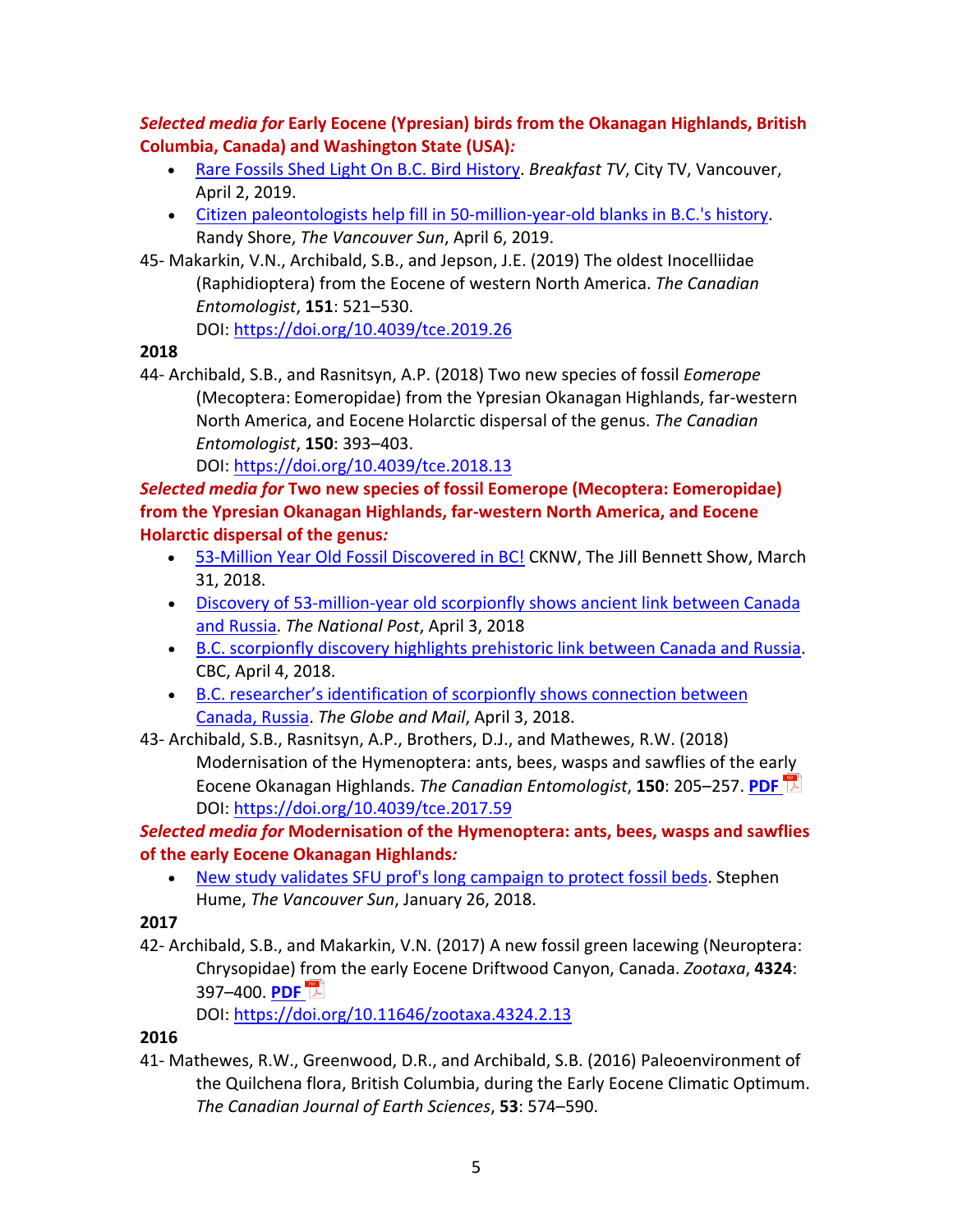DOI:<https://doi.org/10.1139/cjes-2015-0163>

## **2015**

40- Archibald, S.B., and Makarkin, V.N. (2015) The second genus and species of the extinct neuropteroid family Corydasialidae, from early Eocene McAbee, British Columbia, Canada: do they belong to Megaloptera? *Zootaxa*, **4040**(5): 569–575. **[PDF](http://www.brucearchibald.com/docs/Archibald-and-Makarkin-2015-Ypresioneura.pdf)**

DOI:<https://doi.org/10.11646/zootaxa.4040.5.5>

39- Archibald, S.B., and Rasnitsyn, A.P. (2015) New early Eocene Siricomorpha (Hymenoptera: Symphyta: Pamphiliidae, Siricidae, Cephidae) from the Okanagan Highlands, western North America. *The Canadian Entomologist*, **148**: 209–228[.](http://www.brucearchibald.com/docs/Archibald-and-Rasnitsyn-2015-Siricomorpha.pdf) **[PDF](http://www.brucearchibald.com/docs/Archibald-and-Rasnitsyn-2015-Siricomorpha.pdf)**

DOI:<https://doi.org/10.4039/tce.2015.55>

*Selected media for* **New early Eocene Siricomorpha (Hymenoptera: Symphyta: Pamphiliidae, Siricidae, Cephidae) from the Okanagan Highlands, western North America***:* 

- [Fossil giant horntail wood-wasp discovered in B.C.](http://www.cbc.ca/news/technology/giant-wasp-1.3324388) Laura Kane (Canadian Press), *CBC News*, Canada, November 18, 2015.
- 38- Archibald, S.B., and Bradler, S. (2015) Stem-group stick insects (Phasmatodea) in the early Eocene at McAbee, BC, Canada, and Republic, Washington, USA. *The Canadian Entomologist,* **147**: 744–753. **[PDF](http://www.brucearchibald.com/docs/Archibald-and-Bradler-2015-Eocene-Phasmatodea.pdf)** DOI:<https://doi.org/10.4039/tce.2015.2>
- 37- Archibald, S.B., and Makarkin, V.N. (2015) A new species of *Archaeochrysa Adams* (Neuroptera: Chrysopidae) from the early Eocene of Driftwood Canyon, British Columbia, Canada. *The Canadian Entomologist*, **147**: 359–369. **[PDF](http://www.brucearchibald.com/docs/Archibald-and-Makarkin-2015-Archaeochrysa-Driftwood-Canyon.pdf)** DOI:<https://doi.org/10.4039/tce.2014.53>

# *Selected media for* **A new species of** *Archaeochrysa Adams* **(Neuroptera: Chrysopidae) from the early Eocene of Driftwood Canyon, British Columbia, Canada***:*

• [Wet'suwet'en Nation Elders worked with Simon Fraser University and Russian](http://www.ammsa.com/publications/ravens-eye/wet%E2%80%99suwet%E2%80%99en-nation-elders-worked-simon-fraser-university-and-russian-academ)  [Academy of Science researchers to name a new fossil species.](http://www.ammsa.com/publications/ravens-eye/wet%E2%80%99suwet%E2%80%99en-nation-elders-worked-simon-fraser-university-and-russian-academ) Debora Steel, *Aboriginal Multi-Media Society*, Edmonton, Canada, 2014.

#### **2014**

- 36- Archibald, S.B., Makarkin, V.N., Greenwood, D.R., and Gunnell, G.F. (2014) The Red Queen and Court Jester in green lacewing evolution: bat predation and global climate change. *PALAIOS*, **29**: 185–191 . **PDF** [\(text + suppl. info\)](http://www.brucearchibald.com/docs/Archibald-et-al-2014-PALAIOS-text-and-Suppl-info.pdf)  DOI:<https://doi.org/10.2110/palo.2013.089>
- 35- Makarkin, V.N., and Archibald, S.B. (2014) An unusual new fossil genus probably belonging to the Psychopsidae (Neuroptera) from the Eocene Okanagan Highlands, western North America. *Zootaxa*, **3838**: 385–391. **[PDF](http://www.brucearchibald.com/docs/Makarkin-and-Archibald-2014-possible-Psychopsidae.pdf)** DOI:<https://doi.org/10.11646/zootaxa.3838.3.8>
- 34- Archibald, S.B., Morse, G.E., Greenwood, D.R., and Mathewes, R.W. 2014. Fossil palm beetles refine upland winter temperatures in the Early Eocene Climatic Optimum. *Proceedings of the National Academy of Sciences (USA)*, **111**: 8095– 8100. **[PDF](http://www.brucearchibald.com/docs/Archibald-et-al-2014-PNAS-palm-beetles-text-and-SI.pdf)**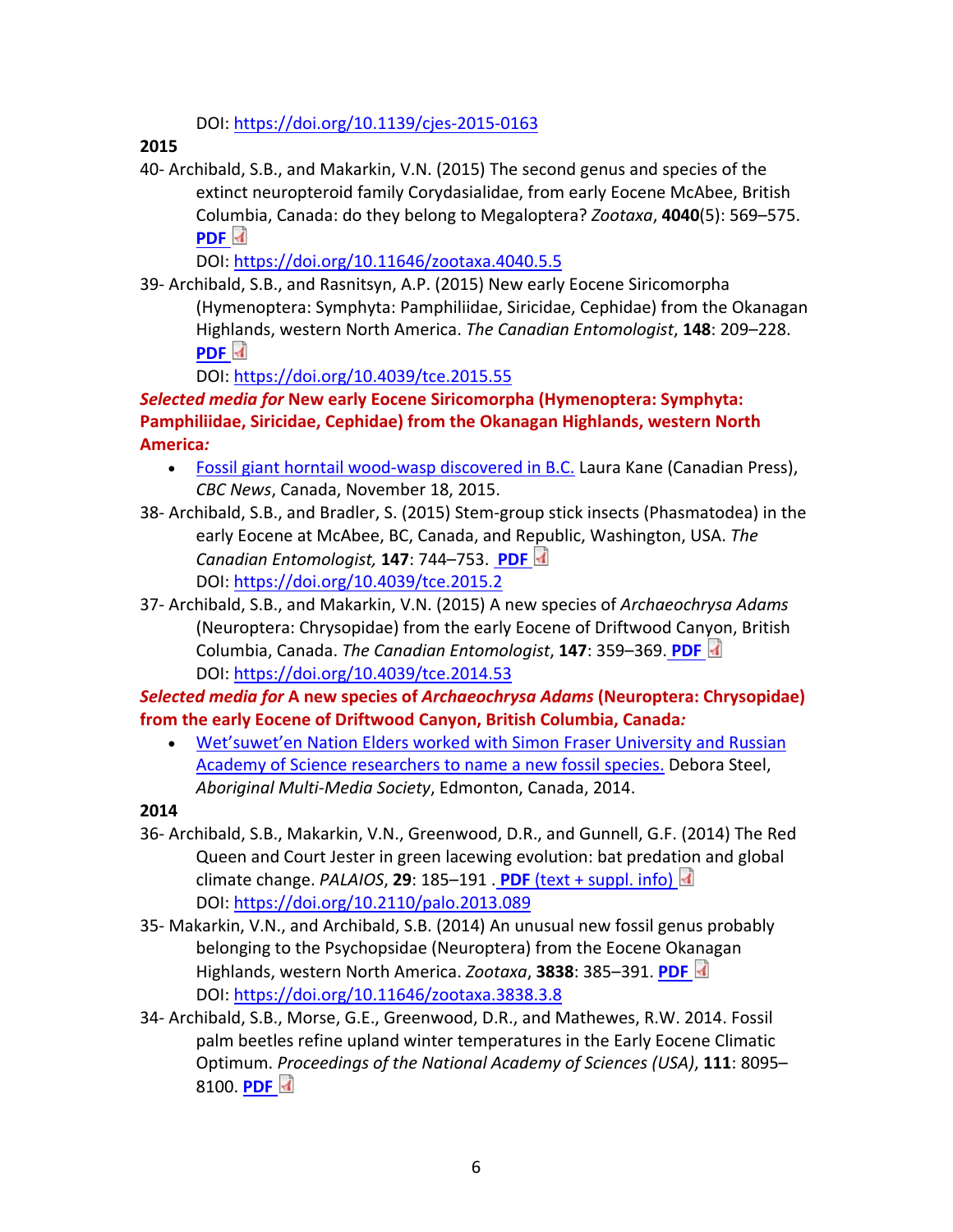DOI:<https://doi.org/10.1073/pnas.1323269111>

*Selected media for* **Fossil palm beetles refine upland winter temperatures in the Early Eocene Climatic Optimum***:* 

- [Cache Creek fossil site is a window on climate change: beetle specimens add to](http://www.vancouversun.com/technology/Stephen+Hume+Cache+Creek+fossil+site+window+climate+change/9831973/story.html)  [our understanding of global warming.](http://www.vancouversun.com/technology/Stephen+Hume+Cache+Creek+fossil+site+window+climate+change/9831973/story.html) Stephen Hume, *The Vancouver Sun*, May 12, 2014.
- 33- Makarkin, V.N., and Archibald, S.B. (2014) A revision of late Eocene snakeflies (Raphidioptera) of the Florissant Formation, Colorado, with special reference to the wing venation of Raphidiomorpha. *Zootaxa*, **3784**: 401-444. DOI:<https://doi.org/10.11646/zootaxa.3784.4.4>
- 32- Archibald, S.B., Kehlmaier, C., and Mathewes, R.W. (2014) Early Eocene Big Headed Flies (Diptera: Pipunculidae) from the Okanagan Highlands, western North America. *The Canadian Entomologist.* **146**: 429-443. **[PDF](http://www.brucearchibald.com/docs/Archibald-et-al-2014-Pipunculidae.pdf)** DOI:<https://doi.org/10.4039/tce.2013.79>

## **2013**

- 31- Shi, C.F., Makarkin, V.N. Yang, Q., Archibald, S.B.**,** and Ren, D. (2013). New species of *Nymphites* Haase (Neuroptera: Nymphidae) from the Middle Jurassic of China, with a redescription of the type species of the genus. *Zootaxa*, **3700(3)**: 393–410. DOI:<http://dx.doi.org/10.11646/zootaxa.3700.3.4>
- 30- Archibald, S.B., Mathewes, R.W., and Greenwood, D.R. (2013). The Eocene apex of panorpoid scorpionfly family diversity. *Journal of Paleontology*, **87**: 677–695. **[PDF](http://www.brucearchibald.com/docs/Archibald_et_al_2013_Eorpidae.pdf)**  $\mathcal{A}$

DOI:<https://doi.org/10.1666/12-129>

*Selected media for* **The Eocene apex of panorpoid scorpionfly family diversity***:* 

- Fossils of extinct scorpionflies found in BC: Discovery may offer insight into effect [of climate change on diversity,](http://www.cbc.ca/news/technology/fossils-of-extinct-scorpionflies-found-in-b-c-1.1374150) *CBC NEWS*, July 13, 2013;
- [Insect discovery sheds light on climate change,](http://timesofindia.indiatimes.com/home/environment/global-warming/Insect-discovery-sheds-light-on-climate-change/articleshow/21052169.cms) *The Times of India*, July 13, 2013.
- [Insect fossils found in BC could answer climate questions: researcher,](http://www.ctvnews.ca/sci-tech/insect-fossils-found-in-b-c-could-answer-climate-questions-researcher-1.1364051) *CTV News*, July 12, 2013.
- 29- Makarkin, V.N., and Archibald, S.B. (2013). A diverse new assemblage of green lacewings (Insecta, Neuroptera, Chrysopidae) from the early Eocene Okanagan Highlands, western North America. *Journal of Paleontology*, **87**: 123–146. **[PDF](http://www.brucearchibald.com/docs/Makarkin%20and%20Archibald%202013%20Chrysopidae.pdf)** DOI:<https://doi.org/10.1666/12-052R.1>
- 28- Archibald, S.B., Greenwood, D.R., and Mathewes, R.W. (2013). Seasonality, montane beta diversity, and Eocene insects: testing Janzen's dispersal hypothesis in an equable world. *Palaeogeography, Palaeoclimatology, Palaeoecology*, **371**: 1–8. DOI:<https://doi.org/10.1016/j.palaeo.2012.10.043>

*Selected media for* **Seasonality, montane beta diversity, and Eocene insects: testing Janzen's dispersal hypothesis in an equable world***:* 

- [50-milllion-year-old Canada rivaled tropics in diversity,](http://www.cbsnews.com/news/50-milllion-year-old-canada-rivaled-tropics-in-diversity/) *CBS NEWS*, February 22, 2013;
- [Canada rivaled tropics in diversity–50 million years ago,](http://science.nbcnews.com/_news/2013/02/22/17057719-canada-rivaled-tropics-in-diversity-50-million-years-ago?lite) *NBC NEWS*, February 22, 2013.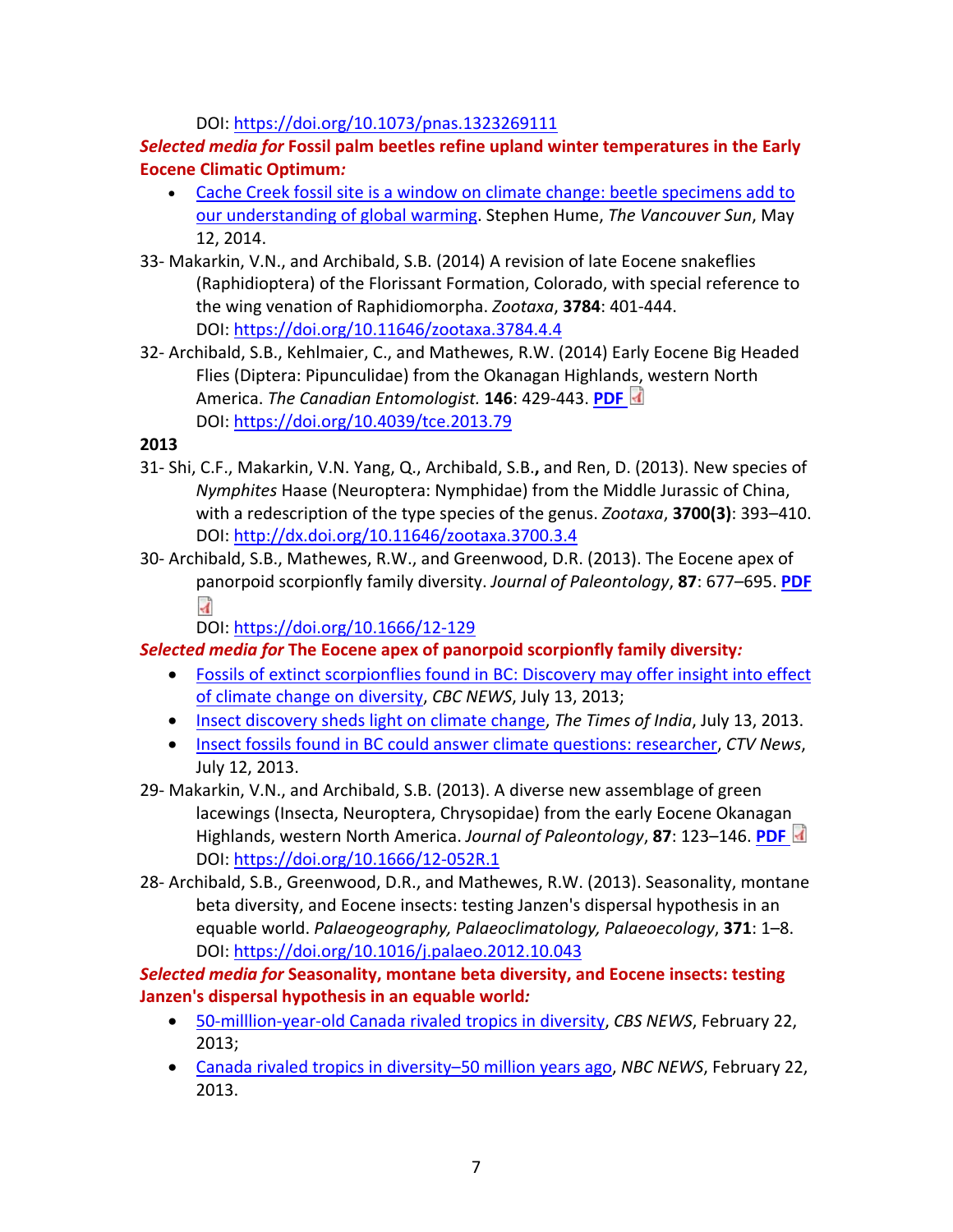**2011** 

- 27- Archibald, S.B., Greenwood, D.R., Smith, R.Y., Mathewes, R.W., and Basinger, J.F. (2011). Great Canadian *Lagerstätten* 1. Early Eocene *Lagerstätten* of the Okanagan Highlands (British Columbia and Washington State). *Geoscience Canada*, **38**: 155–164. **[PDF](http://www.brucearchibald.com/docs/Archibald_et_al_2011_Great_Cdn_Lagerstatten.pdf)**
- 26- Archibald, S.B., Johnson, K.R., Mathewes, R.W., and Greenwood, D.R. (2011) Intercontinental dispersal of giant thermophilic ants across the Arctic during early Eocene hyperthermals. *Proceedings of the Royal Society B*, **278**: 3679–3686. **[PDF](http://www.brucearchibald.com/docs/Archibald_et_al_2011.pdf)** (Electronic supplementary information **[PDF](http://www.brucearchibald.com/docs/Archibald_et_al_2011_electronic_supplementary_information.pdf)** ) DOI:<https://doi.org/10.1098/rspb.2011.0729>

*Selected media for* **Intercontinental dispersal of giant thermophilic ants across the Arctic during early Eocene hyperthermals***:* 

- [Giant ants spread in warm climes.](http://www.bbc.co.uk/news/science-environment-13269302) *BBC NEWS*, London, UK, May 4, 2011;
- [Ученые нашли древнего муравья размером с птицу](http://www.pravda.ru/news/science/04-05-2011/1075758-muravi-0/), *Pravda*, Moscow, Russia, May 4, 2011;
- ['Monstrously Big Ant' Fossil Found in Wyoming.](http://www.nbcnews.com/id/42888027#.VHS8wYU9-Is) *MSNBC*, USA, May 4, 2011;
- [How Global Warming Caused the Attack of the Giant Ants.](http://blogs.discovermagazine.com/discoblog/2011/05/04/how-global-warming-caused-the-attack-of-the-giant-ants/#.VHS83IU9-Is) *Discover Magazine*, New York, USA, May 4, 2011;
- That's gigANTic: Fossil unearthed of 50 million-year-old insect the size of a [hummingbird.](http://www.dailymail.co.uk/sciencetech/article-1383400/Thats-gigANTic-Fossil-unearthed-50-million-year-old-insect-size-hummingbird.html) *The Daily Mail Online*, London, UK, May 4, 2011;
- [Giant ants once roamed Wyoming.](https://www.sciencenews.org/article/giant-ants-once-roamed-wyoming) *Science News*, Houston, USA, May 4, 2011.

25- Archibald, S.B. (2010) A revision of the scorpionfly family Holcorpidae (Mecoptera), with description of a new species from Early Eocene McAbee, British Columbia, Canada. *Annales de la Société Entomologique de France*, **46**: 173–182. **[PDF](http://www.brucearchibald.com/docs/Archibald_2010_Holcorpidae.pdf)** DOI:<https://doi.org/10.1080/00379271.2010.10697654>

#### **2010**

24- Archibald, S.B.**,** Bossert, W.H., Greenwood, D.R., and Farrell, B.D. (2010) Seasonality, the latitudinal gradient of diversity, and Eocene insects. *Paleobiology*, **36**: 374– 398. **[PDF](http://www.brucearchibald.com/docs/Archibald_et_al_2010_Paleobiology.pdf)** (Online supplementary materials **[PDF](http://www.brucearchibald.com/docs/Archibald_et_al_2010_Supplementary_Materials.pdf)** ) DOI:<https://doi.org/10.1666/09021.1>

## *Selected media for* **Seasonality, the latitudinal gradient of diversity, and Eocene insects***:*

- [Tropical biodiversity can thank steady temps.](http://www.scientificamerican.com/podcast/episode/tropical-biodiversity-can-thank-ste-10-07-21/) *Scientific American podcast*, July 21, 2010;
- [Constant temps key to biodiversity.](http://news.harvard.edu/gazette/story/2010/07/constant-temps-key-to-tropical-biodiversity/) *The Harvard Gazette*, July 20, 2010;
- Evolutionary answers in McAbee fossil beds deserve protection. *The Vancouver Sun*, July 17, 2010.

# **2009**

23- Archibald, S.B. (2009) New Cimbrophlebiidae (Insecta: Mecoptera) from the Early Eocene McAbee, British Columbia, Canada and Republic, Washington, USA. *Zootaxa*, **2249**: 51–62[.](http://www.brucearchibald.com/docs/Archibald_2009_Cimbrophlebiidae.pdf) **[PDF](http://www.brucearchibald.com/docs/Archibald_2009_Cimbrophlebiidae.pdf)** DOI:<https://doi.org/10.11646/zootaxa.2249.1.5>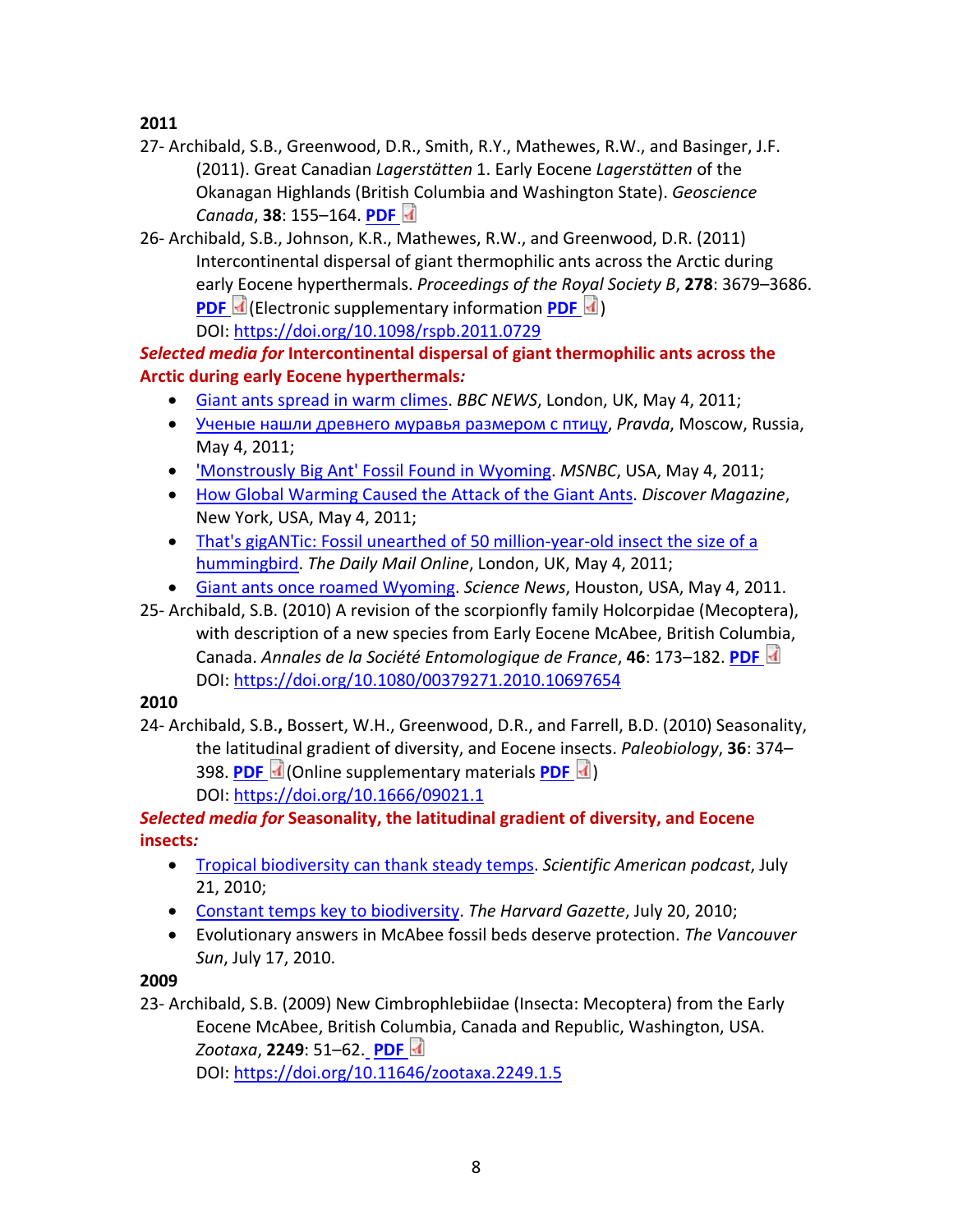22- Archibald, S.B., Makarkin, V.N., and Ansorge, J. (2009) New fossil species of Nymphidae (Neuroptera) from the Eocene of North America and Europe. *Zootaxa*, **2157**: 59–68. **[PDF](http://www.brucearchibald.com/docs/Archibald_et_al_2009.pdf)** DOI:<https://doi.org/10.11646/zootaxa.2157.1.4>

21- Makarkin, V.N., and Archibald, S.B. (2009) A new genus and first Cenozoic fossil record of moth lacewings (Neuroptera: Ithonidae) from the Early Eocene of North America. *Zootaxa*, **2063**: 55–63. **[PDF](http://www.brucearchibald.com/docs/Makarkin_and_Archibald_2009.pdf)** DOI:<https://doi.org/10.11646/zootaxa.2063.1.3>

#### **2008**

20- Lawrence, J.F., Archibald, S.B., and Slipinski, A. (2008) A new species of Prionoceridae from the Eocene of British Columbia. *Annales Zoologici (Warszawa)*, **58**(4): 689–693. **[PDF](http://www.brucearchibald.com/docs/Lawrence_et_al_2008.pdf)** DOI:<https://doi.org/10.3161/000345408X396620>

#### **2007**

19- Archibald, S.B. (2007) *Climate and Species Diversity: The Eocene Okanagan Highlands Insect View*, vols. **1**–**2***.* Ph.D. thesis, Harvard University, Cambridge, MA. 623 pp.

#### **2006**

18- Archibald, S.B., Cover, S.D., and Moreau, C.S. (2006) Bulldog Ants of the Eocene Okanagan Highlands, and the history of the subfamily (Hymenoptera: Formicidae: Myrmeciinae). *Annals of the Entomological Society of America*, **99**: 487–523. **[PDF](http://www.brucearchibald.com/docs/Archibald_et_al_2006.pdf)**

DOI: [https://doi.org/10.1603/0013-8746\(2006\)99\[487:BAOTEO\]2.0.CO;2](https://doi.org/10.1603/0013-8746(2006)99%5b487:BAOTEO%5d2.0.CO;2)

17- Archibald, S.B., and Makarkin, V.N. (2006) Tertiary Giant Lacewings (Neuroptera: Polystoechotidae) revision and description of new taxa from western North America and Denmark. *Journal of Systematic Paleontology*, **4**: 119–155, 307 (errata). **[PDF](http://www.brucearchibald.com/docs/Archibald_and_Makarkin_2006.pdf)**

DOI:<https://doi.org/10.1017/S1477201906001817>

16- Moreau, C.S., Bell, C.D., Vila, R, Archibald, S.B, and Pierce, N.E. (2006) Phylogeny of the ants: diversification in the age of angiosperms. *Science*, **312**: 101–104. DOI:<https://doi.org/10.1126/science.1124891>

#### **2005**

- 15- Archibald, S.B. (2005) New Dinopanorpidae (Insecta: Mecoptera) from the Eocene Okanagan Highlands (British Columbia, Canada; Washington State, USA). *Canadian Journal of Earth Sciences*, **42**: 119–136. **[PDF](http://www.brucearchibald.com/docs/Archibald-2005-Dinopanorpidae.pdf)** DOI:<https://doi.org/10.1139/e04-073>
- 14- Archibald, S.B. and Greenwood, D.R. (2005) The Okanagan Highlands: Eocene biota, environments and geological setting, southern British Columbia, Canada and northeastern Washington, USA. *Canadian Journal of Earth Sciences*, **42**: 111–114. **[PDF](http://www.brucearchibald.com/docs/Archibald-and-Greenwood-2005.pdf)**

DOI:<https://doi.org/10.1139/e05-012>

13- Archibald, S.B., Pigg, K.B., Greenwood, D.R., Manchester, S.R., Barksdale, L.L., Johnson, K.R., Sternberg, M.E., Stockey, R.A., DeVore, M.L., and Rothwell, G.W.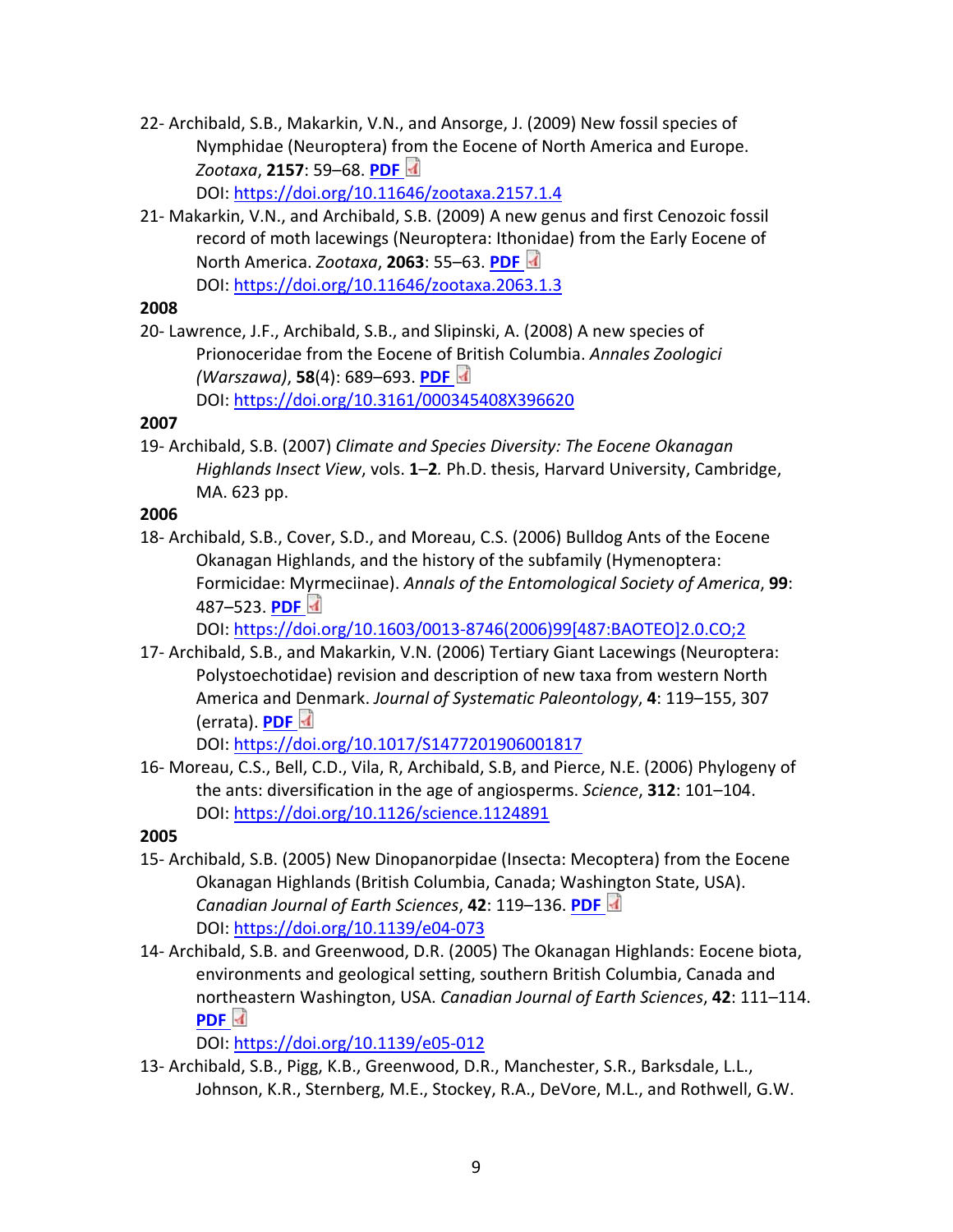(2005) Wes Wehr dedication. *Canadian Journal of Earth Sciences*, **42**: 115–117. **[PDF](http://www.brucearchibald.com/docs/Wes-Wehr-dedication-CJES-2005.pdf)**

DOI:<https://doi.org/10.1139/e05-013>

- 12- Archibald, S.B., Rasnitsyn, A.P., and Akhmetiev, M.A. (2005) The ecology and distribution of Cenozoic Eomeropidae (Mecoptera), and a new species of *Eomerope* Cockerell from the Early Eocene McAbee locality, British Columbia, Canada. *Annals of the Entomological Society of America*, **98**: 503–514. **[PDF](http://www.brucearchibald.com/docs/Archibald_et_al_2005.pdf)** DOI: [https://doi.org/10.1603/0013-8746\(2005\)098\[0503:EADOCE\]2.0.CO;2](https://doi.org/10.1603/0013-8746(2005)098%5b0503:EADOCE%5d2.0.CO;2)
- 11- Greenwood, D.R., Archibald, S.B., Mathewes, R.W. and Moss, P.T. (2005) Fossil biotas from the Okanagan Highlands, southern British Columbia and northern Washington State: climates and ecosystems across an Eocene landscape. *Canadian Journal of Earth Sciences*, **42**: 167–185. **[PDF](http://www.brucearchibald.com/docs/Greenwood-et-al-2005.pdf)** DOI:<https://doi.org/10.1139/e04-100>
- 10- Makarkin, V.N., and Archibald S.B. (2005) Substitute names for three genera of fossil Neuroptera, with taxonomic notes. *Zootaxa*, **1054**: 15–23. **[PDF](http://www.brucearchibald.com/docs/Makarkin_and_Archibald_2005.pdf)** DOI:<https://doi.org/10.11646/zootaxa.1054.1.2>
- 9- Moss, P.T. Greenwood, D.R., and Archibald, S.B. (2005) Regional and local vegetation community dynamics of the Eocene Okanagan Highlands (British Columbia-Washington State) from palynology. *Canadian Journal of Earth Sciences*, **42**:187– 204. **[PDF](http://www.brucearchibald.com/docs/Moss-et-al-2005.pdf)**

DOI:<https://doi.org/10.1139/e04-095>

#### **2004**

8- Archibald, S.B., and Makarkin, V.N. (2004) A new genus of minute Berothidae (Neuroptera) from Early Eocene amber of British Columbia, Canada. The Canadian Entomologist, 136: 61–76. DOI:<https://doi.org/10.4039/n03-043>

#### **2003**

- 7- Archibald, S.B., and Farrell, B.D. (2003) Wheeler's Dilemma. Proceedings of the Second Paleoentomological Congress, *Acta Zoologica Crakoviensia*, **46**(supplement, fossil insects): 17–23. **[PDF](http://www.brucearchibald.com/docs/Archibald_and_Farrell_2003.pdf)**
- 6- Engel, M.S., and Archibald, S.B. (2003) An Early Eocene bee (Hymenoptera: Halictidae) from Quilchena, British Columbia. *The Canadian Entomologist*, **135**: 63–69. DOI:<https://doi.org/10.4039/n02-030>
- 5- Makarkin, V.N., and Archibald, S.B. (2003) Family affinity of the genus *Palaeopsychops* Andersen with description of a new species from the Early Eocene of British Columbia, Canada (Neuroptera: Polystoechotidae). *Annals of the American Entomological Society*, **96**: 171–180. **[PDF](http://www.brucearchibald.com/docs/Makarkin_and_Archibald_2003.pdf)** DOI: [https://doi.org/10.1603/0013-8746\(2003\)096\[0171:FAOTGP\]2.0.CO;2](https://doi.org/10.1603/0013-8746(2003)096%5b0171:FAOTGP%5d2.0.CO;2)
- 4- Makarkin, V.N., Archibald, S.B., and Oswald, J.D. (2003) New Early Eocene Brown Lacewings (Neuroptera: Hemerobiidae) from Western North America, *The Canadian Entomologist*, **135**: 637–653. DOI:<https://doi.org/10.4039/n02-122>

**2000**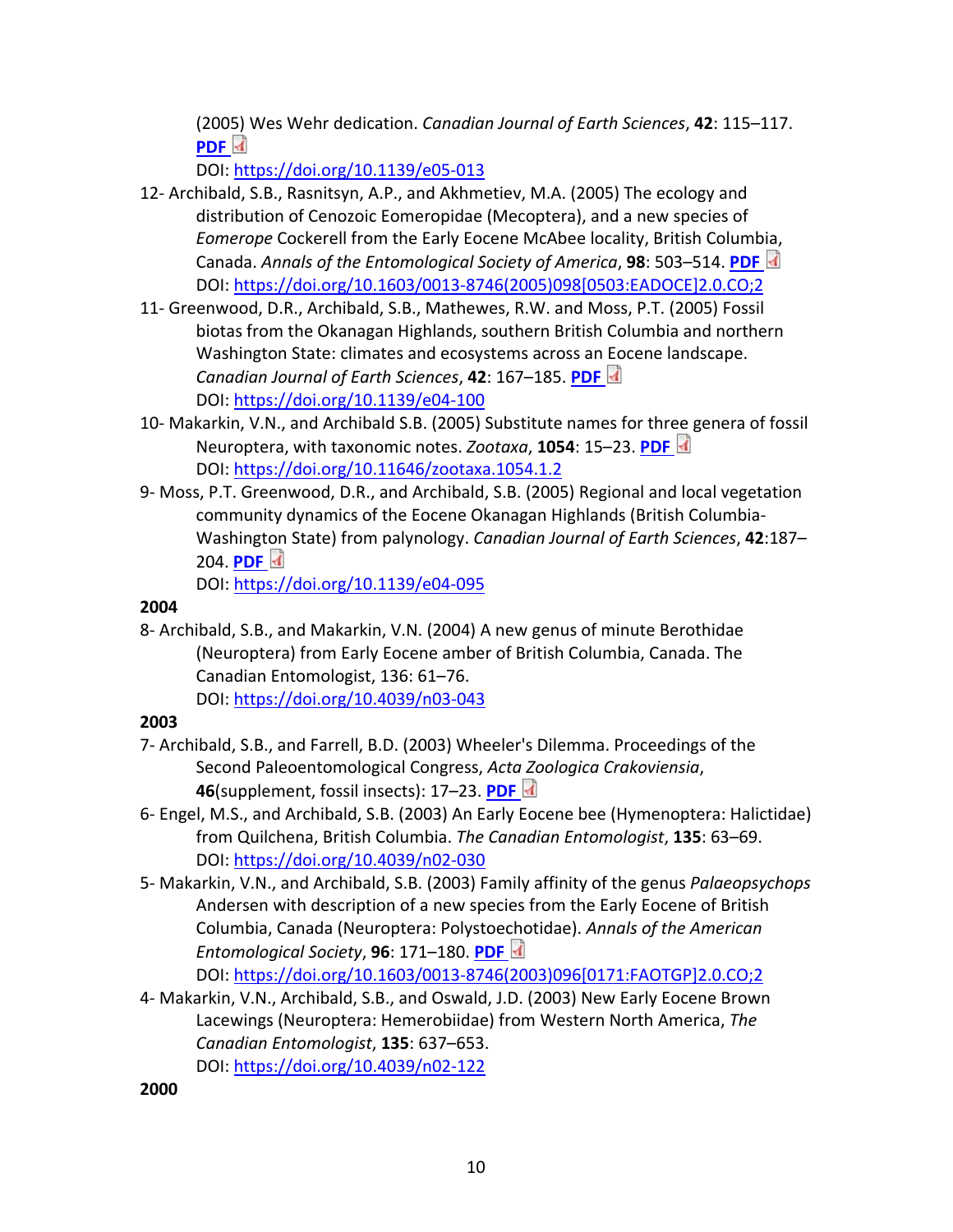3- Archibald, S.B., and Mathewes, R.W. (2000) Early Eocene insects from Quilchena, British Columbia and their paleoclimatic implications. *Canadian Journal of Zoology*, **78**: 1441–1462.

DOI:<https://doi.org/10.1139/z00-070>

2- Pulawski, W.J., Rasnitsyn, A.P., Brothers, D.J. and Archibald, S.B. (2000) New genera of Angarosphecinae: *Cretosphecium* from Early Cretaceous of Mongolia and *Eosphecium* from Early Eocene of Canada (Hymenoptera: Sphecidae). *Journal of Hymenoptera Research*, **9**: 34–40. **[PDF](http://www.brucearchibald.com/docs/Pulawski_et_al_2000.pdf)**

#### **1999**

1- Poinar, G. Jr., Archibald, B. and Brown, A. (1999) New amber deposit provides evidence of Early Paleogene extinctions, paleoclimates, and past distributions. *The Canadian Entomologist*, **131**: 171–177.

# **Invited Conference and Department Presentations**

- Archibald, S.B. (2021) [Dragonfly Society of the Americas](https://www.youtube.com/watch?v=lMaqGjuOxpc) Virtual Lecture Series, August 13.
- Archibald, S.B. (2021) World Dragonfly Association meeting July 15th.
- Archibald, S.B. (2017) Geological Survey of Canada. Vancouver, BC. April 19.
- Archibald, S.B. (2016) Keynote talk: The Okanagan Highlands, an early Eocene Lagerstätten. [Muse®um Natur,](http://www.muserum.org/kom-og-besog-os/fur-fossiler/) Symposium: Mo-clay in the Danish Limfjord areacandidate to UNESCO World Heritage List, Skive, Denmark, November 2-4.
- Archibald, S.B. (2016) Fossil insects of McAbee: what they tell us. [Florissant National](https://www.nps.gov/flfo/index.htm)  [Monument,](https://www.nps.gov/flfo/index.htm) Florissant, Colorado, USA, August 30.
- Archibald, S.B. (2016) Current Research. The Royal British Columbia Museum, Victoria, BC, February 19.
- Archibald, S.B. (2016) Global patterns of diversity and distributions: what Eocene fossils of the Okanagan Highlands tell us about big picture biogeography. University of British Columbia Okanagan campus, Departments of Earth and Environmental Sciences and Physical Geography, Kelowna, BC, January 28.
- Archibald, S.B. (2015) Fifty Million-Year-Old BC Fossil Forests: The Dawn of the Modern World. Southern Interior Silviculture Committee (SISCO) Annual General Meeting, Kamloops, BC, February 10.
- Archibald, S.B. (2014) BC fossil site management: problems, solutions, and opportunities. Keynote talk, *Friends of Ecological Reserves*, University of Victoria, Victoria, BC, March 7.
- Archibald, S.B. (2014) Global patterns of biodiversity and climate: what fossil insects tell us. Simon Fraser University public lecture series: *Deep Time, Global Change and YOU: The past as a guide to the future*: A David and Celia Ting Endowment Fund Lecture Series, SFU Harbour Centre, Vancouver, BC, February 6. **[video here](http://www.youtube.com/watch?v=un_E4hyekSs)** [.](http://www.youtube.com/watch?v=un_E4hyekSs)
- Archibald, S.B. (2013) BC fossil site management: problems, solutions, and opportunities. Plenary talk, [BC Protected Area Research Forum \(BCPARF\),](http://www.unbc.ca/bc-protected-area-research-forum) Thompson Rivers University, Kamloops, BC, December 4.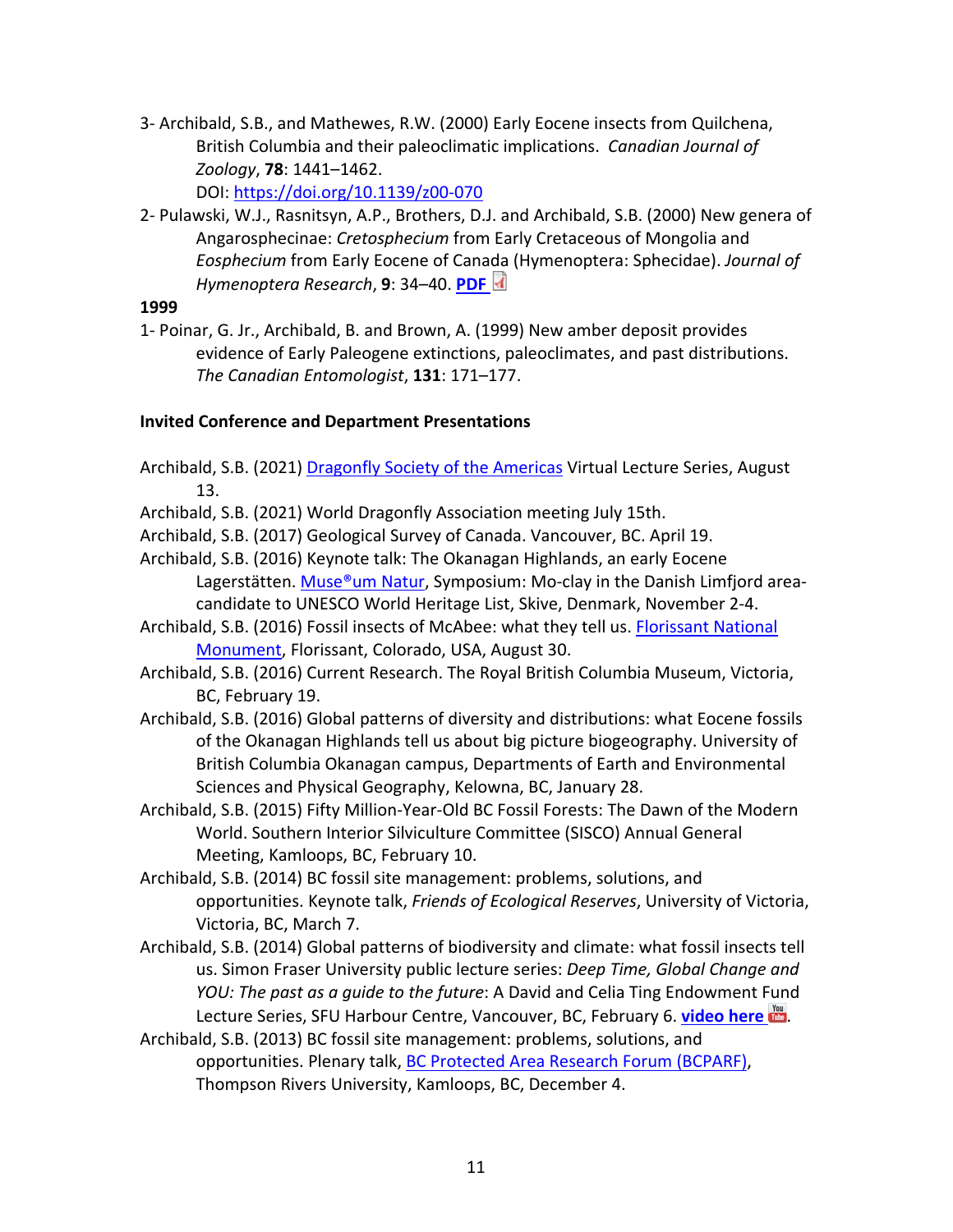Archibald, S.B. (2013) Deciphering global patterns of biodiversity at the McAbee fossil beds. Faculty of Science, Thompson Rivers University, April 4.

- Archibald, S.B. (2013) Global patterns of biodiversity, climate, and Eocene insects. Department of Biology, University of San Diego, February 26.
- Archibald, S.B., Greenwood, D.R., Mathewes, R.W., Bossert, W.H., and Farrell, B.D. (2012) Climate, global patterns of biodiversity, and Eocene Insects. 34th International Geological Congress, August 5-10, 2012, Brisbane, Australia, session 3.5 - The silent majority: Cenozoic (Paleocene-Pliocene) records of climatic warmth.
- Archibald, S.B. (2011) Global patterns of biodiversity, climate, and British Columbia Eocene insects. Bulkley Valley Research Centre, May 27, 2011.
- Archibald, S.B., Greenwood, D.R., Mathewes, R.W., Bossert, W.H., and Farrell, B.D. (2011) Climate, global patterns of Cenozoic biodiversity, and Eocene Insects. 9th British Columbia Paleontological Alliance Symposium & Third Annual Peace Region Paleontological Symposium, May 20-23, 2011, Tumbler Ridge, BC.
- Archibald, S.B. (2011) Seasonality, diversity, and Eocene insects. Paleontology Group, University of Washington, Seattle, WA.
- Archibald, S.B. (2010) Seasonality, the latitudinal gradient of diversity, and Eocene insects. School of Resource and Environmental Management, Simon Fraser University, Burnaby, BC.
- Archibald, S.B. (2009) Global diversity patterns and seasonality: The Eocene insect view. University of Saskatchewan, Saskatoon, Saskatchewan.
- Archibald, S.B. Mathewes, R.W., and Greenwood, D.R. (2009) Were mountain passes higher in the Eocene?: preliminary results of insect beta diversity analysis across the Okanagan Highlands. Brandon University, Brandon, Manitoba.
- Archibald, S.B. (2009) Climate and global patterns of biodiversity: what fossil insects from McAbee, BC tell us. First Annual Peace Region Palaeontology Symposium in Tumbler Ridge, Tumbler Ridge, BC, May 23, 2009.
- Archibald, S.B. (2007-8) The latitudinal gradient of species diversity: the Eocene insect perspective. Given at:
	- Thompson Rivers University, Kamloops, BC, September 25, 2008;
	- The Geological Survey of Canada, Vancouver, BC, June 18, 2008;
	- The University of Alberta, Edmonton, Alberta, February 25, 2008;
	- Simon Fraser University, Burnaby, BC, November 29, 2007;
	- Brandon University, Brandon, Manitoba, October 23, 2007.
- Archibald, S.B. (2006) The latitudinal gradient of species diversity: the Eocene insect view. Department of Plant, Soil, and Insect Sciences, University of Massachusetts, Amherst.
- Archibald, S.B. (2003) Scorpionflies and Hangingflies (Mecoptera) of the Eocene Okanagan Highlands (British Columbia, Washington State). Geological Society of America, Seattle.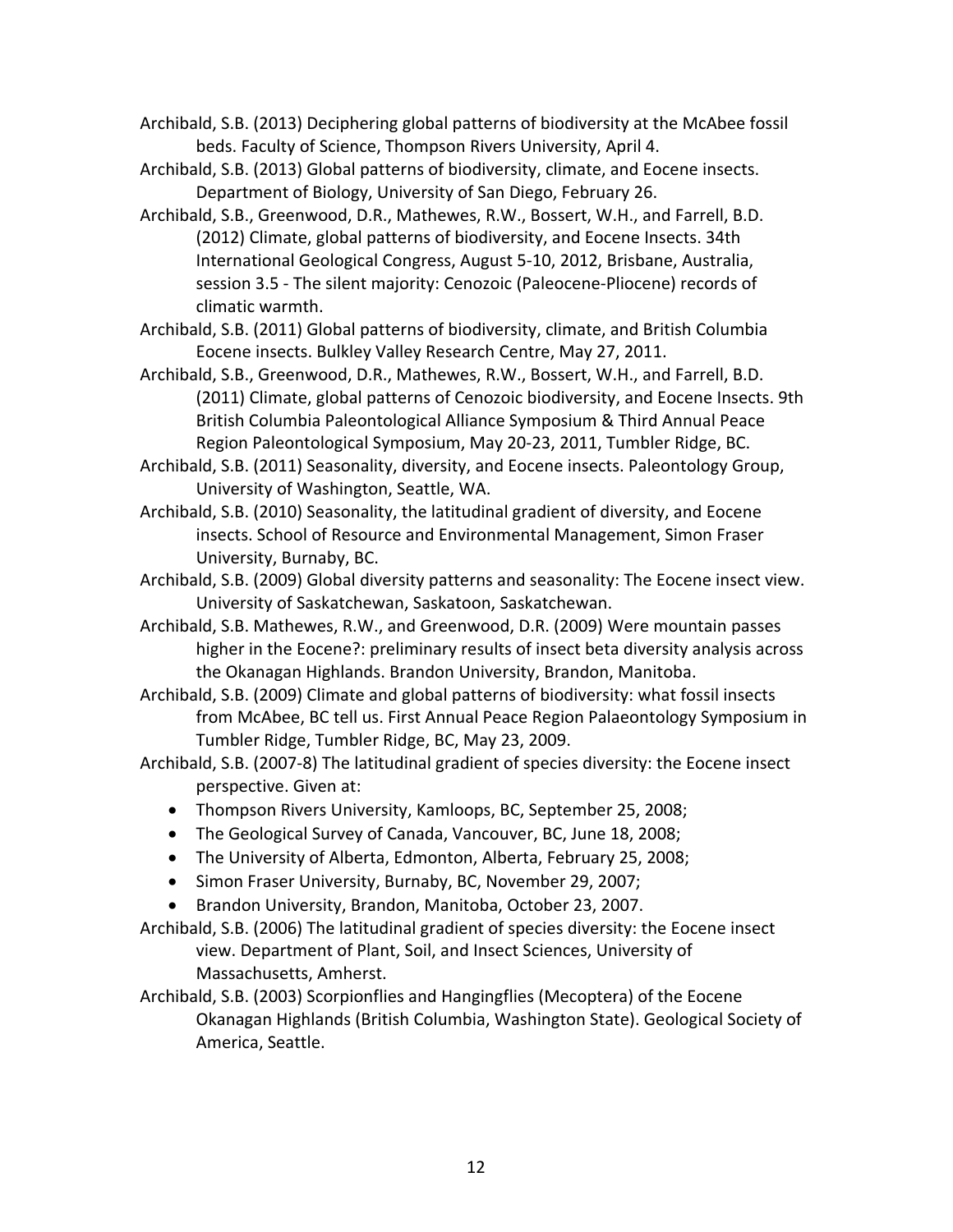Archibald, S.B. (2002) Eocene insects of "The Okanagan Highlands" of British Columbia / Northern Washington State: diversity and climate. Canadian Museum of Nature, Ottawa, Ontario.

#### **Conference Presentations**

- Archibald, S.B., Rasnitsyn, A.P., Brothers, D., and Mathewes, R.W. (2018) Modernisation of the Hymenoptera: ants, bees, wasps, and sawflies of the Early Eocene Okanagan Highlands of western North America. 2018 Entomological Society of America, Entomological Society of Canada, and Entomological Society of BC Joint Annual Meeting, November 11–14, 2018, Vancouver, Canada.
- Archibald, S.B., and Mathewes, R.W. (2014) Early Eocene insects of the Okanagan Highlands. Geological Society of America Meeting, October 19–22, 2014, Vancouver, BC, Canada.
- Archibald, S.B., Morse, G.E., Greenwood, D.R., and Mathewes, R.W. (2014) Hindcasting upland winter temperatures fifty million years ago in the BC Interior with beetles. Tenth British Columbia Paleontological Symposium, sponsored by the British Columbia Paleontological Alliance and the Royal British Columbia Museum. May 9–12, Victoria, BC.
- Archibald, S.B., Makarkin, V.N., Greenwood, D.R., and Gregg F. Gunnell (2014) The Red Queen and Court Jester in green lacewing evolution: bat predation and climate change. Tenth British Columbia Paleontological Symposium, sponsored by the British Columbia Paleontological Alliance and the Royal British Columbia Museum. May 9–12, Victoria, BC.
- Archibald, S.B.**,** Makarkin, V.N., Greenwood, D.R., and Gregg F. Gunnell (2012) Bats and Climate Change: the Red Queen and Court Jester in Green Lacewing Evolution. Geological Society of America Meeting, November 4-7, 2012, Charlotte, North Carolina, U.S.A.
- Archibald, S.B., Greenwood, D.R., and Mathewes, R.W. (2012) Eocene fossil insect diversity, climate, and topography across southern BC and northern Washington. Entomological Society of BC Meeting, October 11-12, 2012, Summerland, BC.
- Archibald, S.B., Greenwood, D.R., Mathewes, R.W., Bossert, W.H., and Farrell, B.D. (2012) Climate, global patterns of biodiversity, and Eocene insects. 4th International Geologica Belgica Meeting, September 11-14, 2012, Brussels, Belgium.
- Archibald, S.B. (2011) BC fossil site management: problems and solutions. British Columbia Protected Areas' Research Forum, University of British Columbia, December 7, 2011.
- Archibald, S.B., Greenwood, D.R., Mathewes, R.W., Bossert, W.H., and Farrell, B.D. (2011) Climate, global patterns of Cenozoic biodiversity, and Eocene insects. The World at the Time of Messel: Puzzles in Palaeobiology, Palaeoenvironment, and the History of Early Primates. 22nd International Senckenberg Conference, Frankfurt am Main, Germany, November 15th–19th, 2011.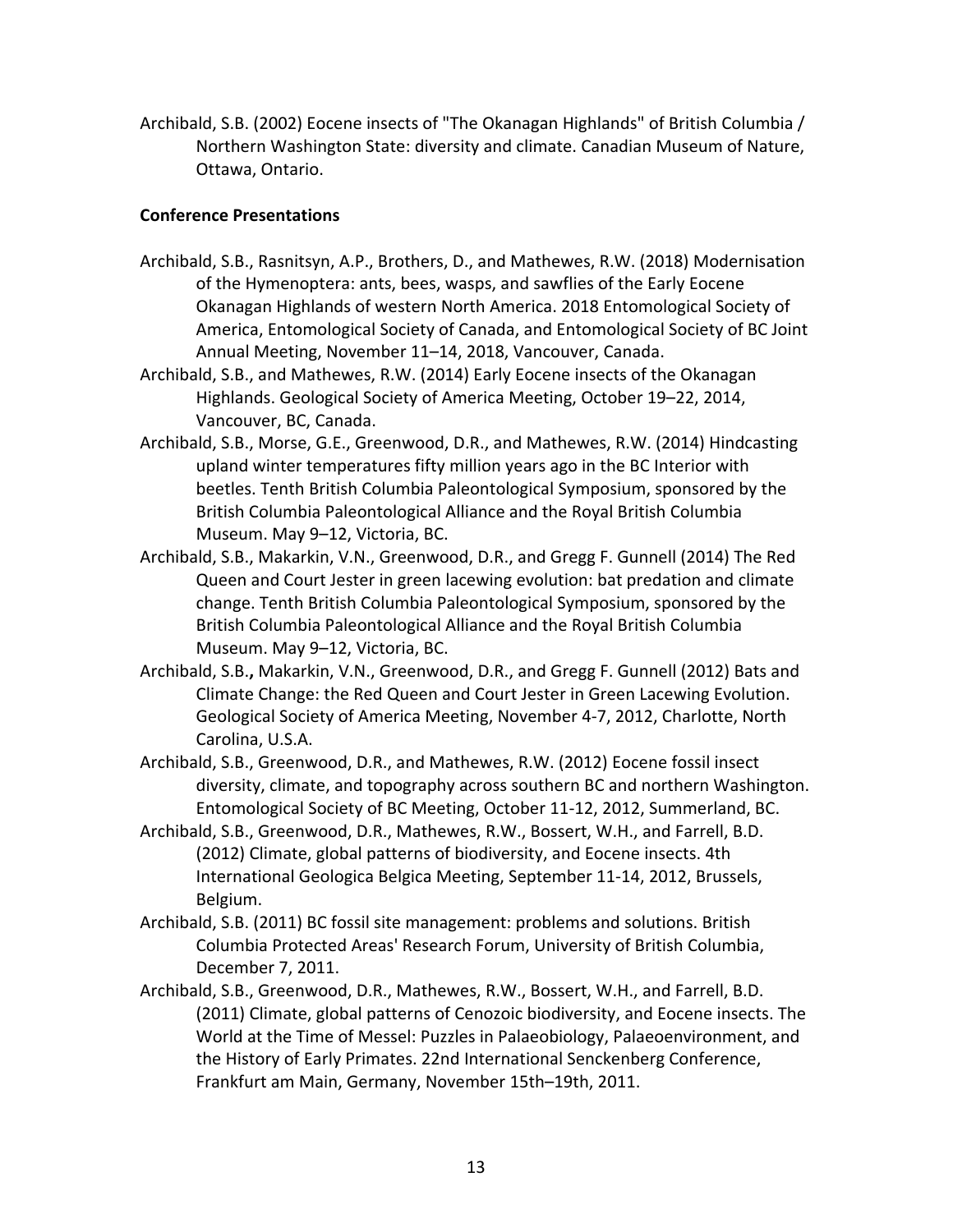- Archibald, S.B., Johnson, K.R., Mathewes, R.W., and Greenwood, D.R. (2011) Messel to Wyoming: Eocene giant ants, Arctic bridges and gates. The World at the Time of Messel: Puzzles in Palaeobiology, Palaeoenvironment, and the History of Early Primates. 22nd International Senckenberg Conference, Frankfurt am Main, Germany, November 15th–19th, 2011.
- Archibald, S.B., Greenwood, D.R., and Mathewes, R.W. (2011) Beta diversity, climate, and topography across an early Eocene landscape. 21st Canadian Paleontology Conference, Vancouver, BC, Canada, August 19-22, 2011.
- Archibald, S.B., Makarkin, V.N., and Greenwood, D.R. (2011) Cenozoic climates and the evolution of green lacewings (Neuroptera: Chrysopidae). 21st Canadian Paleontology Conference, Vancouver, BC, Canada, August 19-22, 2011.
- Archibald, S.B., Johnson, K.R., Mathewes, R.W., and Greenwood, D.R. (2011) Intercontinental dispersal of giant thermophilic ants across the Arctic during early Eocene hyperthermals. 21st Canadian Paleontology Conference, Vancouver, BC, Canada, August 19-22, 2011.
- Archibald, S.B., Greenwood, D.R., and Mathewes, R.W. (2011) Beta diversity, climate, and topography across an early Eocene landscape. Climate and Biotic Events of the Paleogene, Salzburg, Austria, June 5-8, 2011.
- Archibald, S.B., Makarkin, V.N., and Greenwood, D.R. (2011) Cenozoic climates and the evolution of green lacewings (Neuroptera: Chrysopidae). Climate and Biotic Events of the Paleogene, Salzburg, Austria, June 5-8, 2011.
- Archibald, S.B., Johnson, K.R., Mathewes, R.W., and Greenwood, D.R. (2011) Intercontinental dispersal of giant thermophilic ants across the Arctic during early Eocene hyperthermals. Climate and Biotic Events of the Paleogene, Salzburg, Austria, June 5-8, 2011.
- Archibald, S.B., Mathewes, R.W., and Greenwood, D.R. (2009) Were mountain passes higher in the Eocene?: Preliminary results of insect beta diversity across the Okanagan Highlands. Geological Society of America Annual Meeting, Portland, Oregon, USA, October 18-21, 2009.
- Archibald, S.B., Bossert, W.H., Greenwood, D.R., and Farrell, B.D. (2009) Seasonality and the latitudinal gradient of diversity: the Eocene insect perspective. Climate and Biotic Events of the Paleogene, Wellington, New Zealand, January 12-15, 2009.
- Archibald, S.B., Bossert, W.H., Greenwood, D.R., and Farrell, B.D. (2007) Seasonality and the latitudinal gradient of diversity: the Eocene insect perspective. Geological Society of America Annual Meeting, Denver, Colorado, October 27-30, 2007.
- Archibald, S.B. (2007) Species diversity and climate: the Eocene insect view. Fossils X3 Congress (Palaeoentomology, Amber and its Inclusions, and Palaearthropodology), Vitoria-Gasteiz, Spain, May 2007.
- Archibald, S.B., and Makarkin, V.N. (2005) Eocene giant lacewings (Neuroptera: Polystoechotidae) from the Okanagan Highlands (British Columbia, Canada and Washington state, USA), Florissant (Colorado, USA), and Denmark. Geological Society of America / Geological Association of Canada conference, Calgary, Alberta, August 8-11, 2005.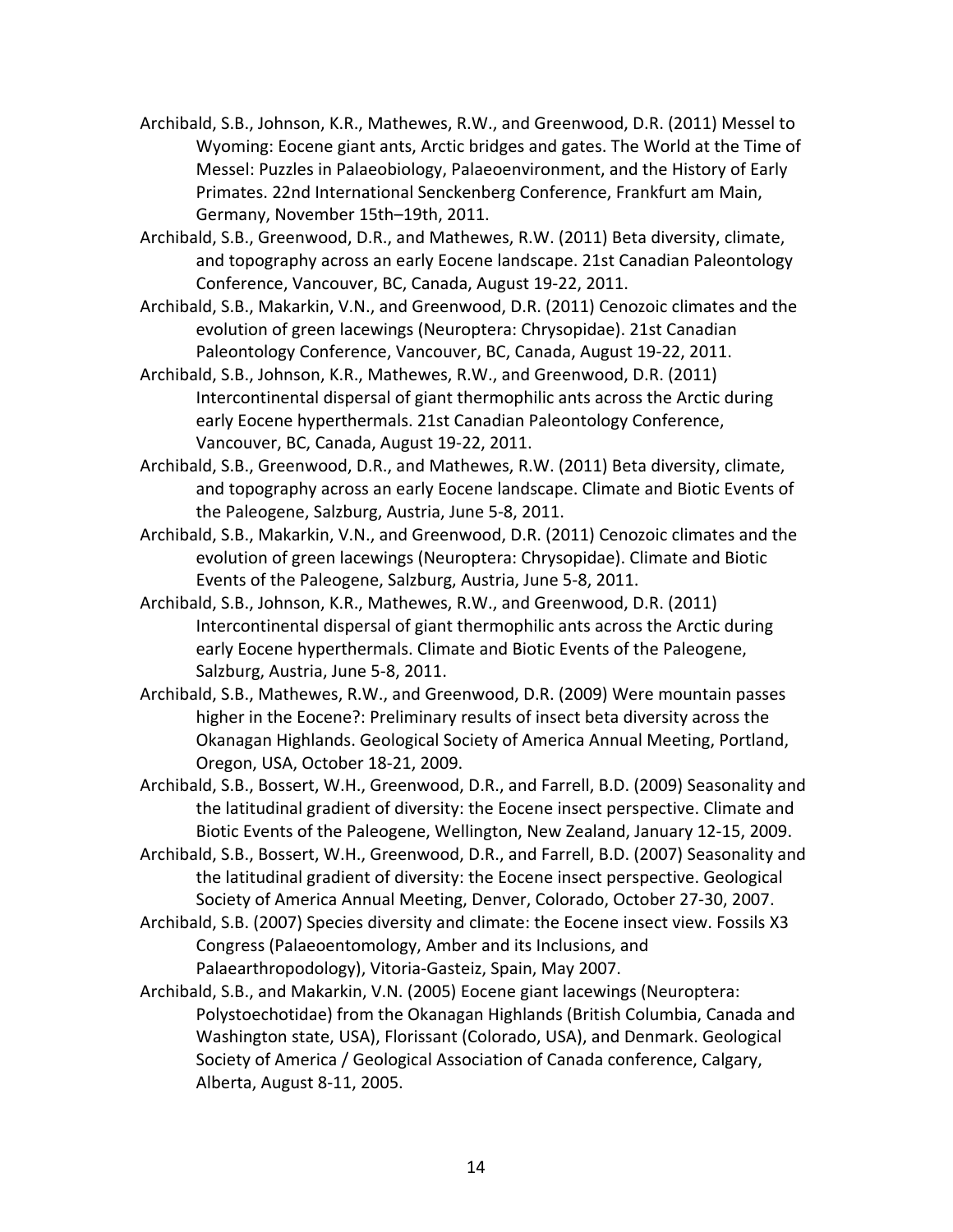- Archibald, S.B. (2005) A diverse new Eocene Mecoptera (Scorpionflies, Hangingflies) fauna from the Okanagan Highlands (British Columbia, Canada and Washington State, USA). Fossils X3 Congress (Palaeoentomology, Amber and its Inclusions, and Palaearthropodology), Pretoria, South Africa.
- Archibald, S.B. (2003) Fossil Mecoptera (scorpionflies, hangingflies) of the Eocene Okanagan Highlands (British Columbia, Canada; Washington State, USA) Entomological Society of America, Cincinnati.
- Moss, P.T., Greenwood, D.R., and Archibald, S.B. (2003) Eocene microthermal highland plant communities from the Okanagan Highlands (British Columbia/Washington). Geological Society of America, Seattle.
- Archibald, S.B., and Farrell, B.D. (2002) Eocene Insect Fauna of the Okanagan Highlands: Species richness and assemblage response to seasonal equability. Geological Society of America. Denver, Colorado.
- Archibald, S.B., and Farrell, B.D. (2001) Climatic origins of the latitudinal diversity gradient: Eocene insects of the Okanagan Highlands. Entomological Society of America, San Diego.
- Archibald, S.B., and Farrell, B.D. (2001) Eocene insect fauna of the Okanagan Highlands: change in diversity through climate and time. Second International Paleoentomological Congress, Krakow, Poland.
- Archibald, S.B., and Farrell, B.D. (2001) Eocene insect fauna of the Okanagan Highlands: change in diversity and assemblage through climate and time. Paleogene Biota and Climate Conference, Powell, Wyoming.
- Archibald, S.B., and Farrell, B.D. (2000) Eocene insect fauna of the Okanagan Highlands: change in diversity and assemblage through climate and time. The Third British Columbia Paleontological Alliance Conference, Kamloops, British Columbia, 2000.

# **Professional Service / Activities**

#### *Lectures for the public:*

- [Science World,](https://www.scienceworld.ca/) Vancouver, BC, June 16, 2022;
- Riverside Theatre, Princeton, BC, May 28, 2022;
- 18 North Kitchen and Bar, Republic, WA, May 14, 2022;
- The [Victoria Natural History Society,](https://www.vicnhs.bc.ca/) Victoria, BC, February 8, 2022;
- The [Princeton and District Museum and Archives,](http://www.princetonmuseum.org/Princeton_Museum/Home.html) Princeton, BC, August 14, 2019;
- [KALs,](http://www.kals.ca/) Kamloops, British Columbia, September 25, 2017;
- The [Princeton and District Museum and Archives,](http://www.princetonmuseum.org/Princeton_Museum/Home.html) Princeton, BC, August 14, 2017;
- The Village of Keremeos, British Columbia, August 13, 2017;
- The Kamloops Library, Kamloops, British Columbia, June 22, 2017;
- The Village of Cache Creek, British Columbia, June 20, 2017;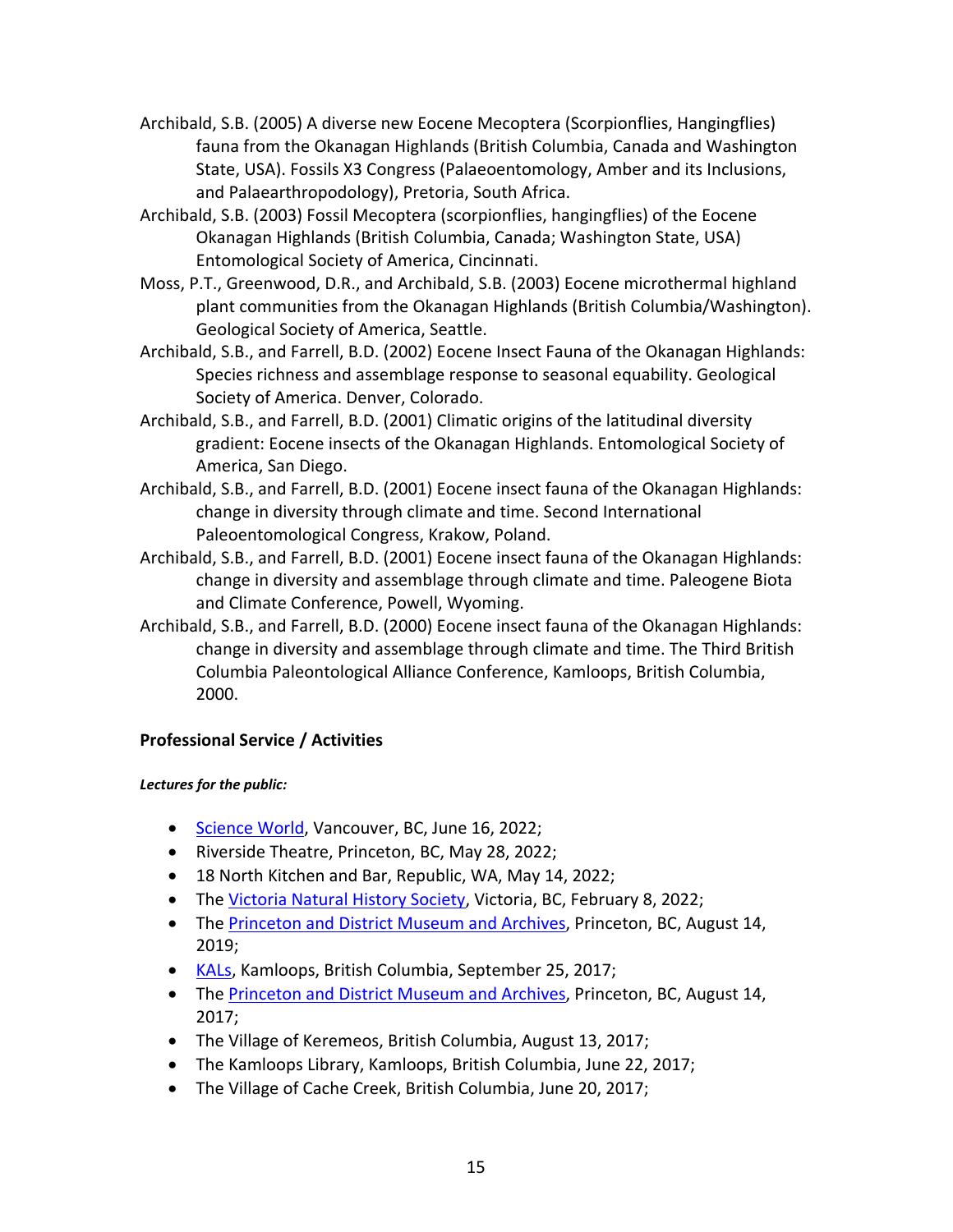- The Village of Ashcroft, British Columbia, June 21, 2017;
- [The Princeton and District Museum,](http://www.princetonmuseum.org/Princeton_Museum/Home.html) Princeton, BC, March, 2016;
- The [Stonerose](http://www.stonerosefossil.org/) Interpretive Center, Republic, Washington, April 30, 2016;
- The Victoria Paleontology Society, Victoria, British Columbia, March 16, 2016;
- The [Vermilion Forks Field Naturalists,](http://www.vffn.ca/) Princeton, British Columbia, March 8, 2016;
- The [Bonaparte Indian Band,](http://www.bonaparteindianband.com/) Bonaparte Reserve, British Columbia, December 16, 2015;
- The [Village of Ashcroft,](http://www.ashcroftbc.ca/) Ashcroft, British Columbia, December 17, 2015;
- The [Stonerose](http://www.stonerosefossil.org/) Interpretive Center, [National Fossil Day](http://nature.nps.gov/geology/nationalfossilday/) events, Republic, Washington, October 10, 2015;
- The [Princeton and District Museum and Archives,](http://www.princetonmuseum.org/Princeton_Museum/Home.html) Princeton, BC, August 6, 2015;
- The [Stonerose Interpretive Center,](http://stonerosefossil.org/) Republic, Washington, April 25, 2015;
- The [Pascal Sherman Indian School,](http://www.psischiefs.org/) Omak, Washington, October 19, 2014;
- The [Stonerose](http://www.stonerosefossil.org/) Interpretive Center, [National Fossil Day](http://nature.nps.gov/geology/nationalfossilday/) events, Republic, Washington, October 17, 2014;
- The Vancouver Paleontological Society, Pacific Museum of the Earth, University of British Columbia, Vancouver, BC, September 17, 2014;
- **BC Interior Talk Tour 2014**
- - The [Vermilion Forks Field Naturalists, Princeton,](http://www.bcnature.ca/clubs-and-notices/regions/thompson-okanagan/vermilion-forks-field-naturalists-princeton/) BC, September 9, 2014;
- - The [Kamloops Naturalist Club, Kamloops,](http://www.bcnature.ca/clubs-and-notices/regions/thompson-okanagan/kamloops-naturalist-club/) BC, June 19, 2014;
- - The [Nicola Naturalist Society,](http://www.nicolanaturalists.ca/) Merritt, BC, April 17, 2014;
- - The [South Okanagan Naturalists' Club,](http://southokanagannature.com/) Penticton, BC, April 24, 2014;
- The Stonerose Interpretive Center, National Fossil Day events, Republic, Washington, October 14, 2013;
- **BC Interior Talk Tour 2013**, *major funding by BC Parks*: Terrace, Hazelton, Kitimat, Smithers, Driftwood Canyon Provincial Park, Williams Lake, BC:
- - The Heritage Park Museum: Terrace, BC, September 18, 2013;
- - The Hazelton Museum Society: Hazelton, BC, September 17, 2013;
- - The Kitimat Museum and Archives: Kitimat, BC, September 16, 2013;
- - The Bulkley Valley Naturalists, Bulkley Valley Museum, Smithers, BC, September 14, 2013;
- - Driftwood Canyon Provincial Park: BBQ and interactive fossil session (the Bulkley Valley Naturalists, BC Parks, the Bulkley Valley Museum), Smithers, BC, September 14, 2013;
- - The Scout Island Nature Centre, hosted by the Williams Lake Field Naturalists, Williams Lake, BC, September 11, 2013;
- The Stonerose Interpretive Center, Republic, Washington, April 27, 2013;
- The Stonerose Interpretive Center, National Fossil Day events, Republic, Washington, October 17-21, 2012;
- The Bulkley Valley Museum and BC Parks, The [Old Church,](http://www.smithers.ca/uploads/visitors/photos/attractions-photos/old_church.jpg) Smithers, BC, June 12, 2012;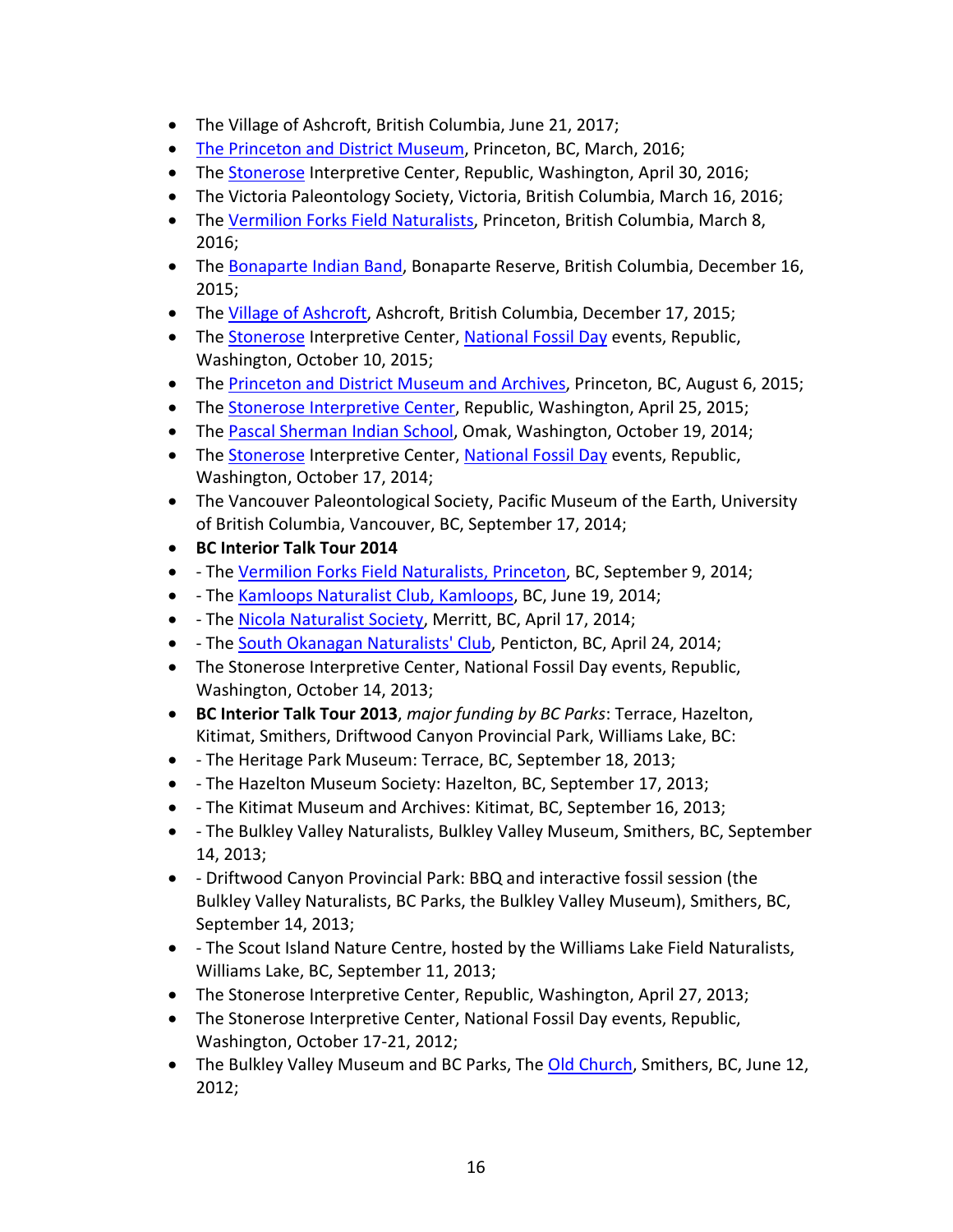- The Williams Lake Field Naturalists, Williams Lake, BC, June 6, 2012;
- The Vancouver Paleontological Society, Science World, Vancouver, BC, May 16, 2012;
- Café Scientifique, The Railway Club, Vancouver, BC, March 27, 2012;
- National Fossil Day events (lectures, etc.), Stonerose Interpretive Center, Republic WA, Oct 12-16, 2011;
- The Bulkley Valley Naturalists, Smithers, BC, May 26, 2011;
- The Stonerose Interpretive Center, Republic, WA, April 30, 2011;
- The Northwest Paleontological Association, The Burke Museum, Seattle, WA, Jan 8, 2011;
- Driftwood school house, Smithers, BC, July 17, 2010;
- The Stonerose Interpretive Center, Republic, WA, June 27, 2009;
- The Stonerose Interpretive Center, Republic, WA, April 18, 2009;
- The Victoria Paleontological Society, Victoria, BC, November 19, 2008;
- The Kelowna Museum, Kelowna, BC, October 2, 2008;
- The Smithers Chamber of Commerce, Smithers, BC, August 21, 2008;
- The Courtenay and District Museum, Courtenay, BC, March 17, 2008.

*Other service:*

- 2011, December 7: coordinator, Special Session: Fossil Resources and Protected Areas, [British Columbia Protected Areas Research Forum.](http://www.unbc.ca/bcparf/)
- 2010–present: Scientific Advisory Committee, The Stonerose Interpretive Center, Republic, Washington, USA.
- 2010, July 17: BC Parks celebration of renovations at Driftwood Canyon Provincial Park, Smithers, BC.
- 2009 Session Co-chair, Paleontology: Environment & Evolution, Geological Society of America Annual Meeting, 18-21 October, Portland, Oregon, USA.
- 2007–2010 Member, International Scientific Committee, Fossils X3 Congress (5th International Congress of Palaeoentomology, 4th World Congress of Amber and its Inclusions, and 4th International Meeting of Palaeoarthropodology), Beijing, China, August 20-25, 2010.
- 2005–2009 Editorial board, *Alavesia*, the journal of the International Palaeoentomological Society
- 2005–2007 Member, International Scientific Committee, Fossils X3 Congress (4th International Congress of Palaeoentomology, 3rd World Congress of Amber and its Inclusions, and 3rd International Meeting of Palaeoarthropodology), Vitoria-- Gasteiz, Spain, May 2007.
- 2005 Co-organizer/Session Chair (with D.R. Greenwood) of the Geological Society of America / Geological Association of Canada conference Earth System Processes 2, session T8: "Paleogene Biota and Climates of Western North America: Atmospheric, Biological, and Geological Processes on a Warm World", 8-11 August 2005, Calgary, Alberta.
- 2003–2004 President, The Cambridge Entomological Club.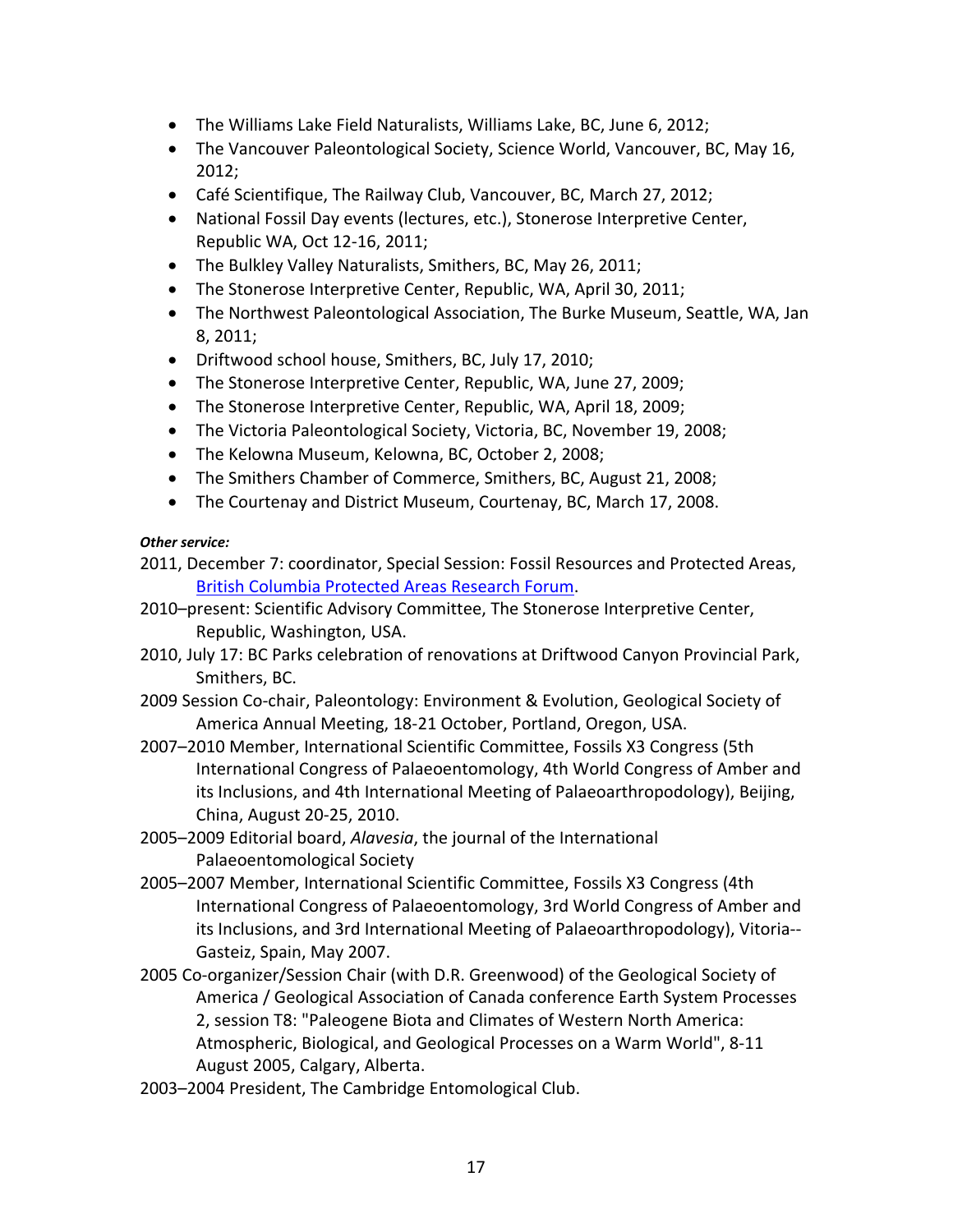- 2003 Organizer / Session Chair of Geological Association of Canada Conference special session: "The Eocene Okanagan Highlands (British Columbia/Washington State): Paleoclimate and Evolutionary Response". Vancouver, British Columbia.
- 2002–2003 Vice President, The Cambridge Entomological Club.
- 2000–2005 Training and supervising undergraduates in fossil collection management (moving, modernizing, cataloging, databasing the Frank Morton Carpenter Fossil Insect Collection, the largest fossil insect collection outside of Moscow and largest compilation of fossil insect literature in the world), Museum of Comparative Zoology, Harvard University.
- 1995–1999 Director, The British Columbia Paleontological Alliance.
- 1994–1996 Founding President, The Vancouver Paleontological Society.

#### **Teaching**

#### *Guest lectures*

| BISC 300, Evolution                                                | Simon Fraser Univ.        | Spring 2018 |             |
|--------------------------------------------------------------------|---------------------------|-------------|-------------|
| BISC 300, Evolution                                                | Simon Fraser Univ.        |             | Summer 2017 |
| BIO 386, Entomology                                                | Arizona State Univ.       | Fall        | 2015        |
| BISC 440, Biodiversity                                             | Simon Fraser Univ.        | Fall        | 2015        |
| BISC 440, Biodiversity                                             | Simon Fraser Univ.        | Spring 2014 |             |
| BISC 859, Special topics Paleoecology                              | Simon Fraser Univ.        | Spring 2013 |             |
| EOSC 425, Paleontology                                             | Univ. of British Columbia | Fall        | 2010        |
| BISC 102, Introductory Biology                                     | Simon Fraser Univ.        | Spring 2010 |             |
| BISC 102, Introductory Biology                                     | Simon Fraser Univ.        | Fall        | 2009        |
| <b>Fossil Plants and Palaeoenvironments</b>                        | Brandon Univ.             | Fall        | 2009        |
| Evolution                                                          | Univ. of Mass., Amherst   | Spring 2006 |             |
| BS53, Evolution                                                    | Harvard Univ.             | Spring 2006 |             |
| BS53, Evolution                                                    | Harvard Univ.             | Spring 2005 |             |
| <b>OEB156, Tropical Insect Systematics</b>                         | Harvard Univ.             | Spring 2004 |             |
| <b>OEB156, Tropical Insect Systematics</b>                         | Harvard Univ.             | Spring 2002 |             |
| <b>Harvard University, Teaching Fellow</b>                         |                           |             |             |
| BS53 Evolution (Distinction in Teaching award)                     |                           | Spring 2006 |             |
| <b>BS53 Evolution</b>                                              |                           | Spring 2005 |             |
| <b>BS51 Organismal Biology</b>                                     |                           | Fall        | 2005        |
| <b>BS51 Organismal Biology</b>                                     |                           | Fall        | 2004        |
| <b>OEB156 Tropical Insect Systematics</b>                          |                           | Spring 2004 |             |
| OEB156 Tropical Insect Systematics (Distinction in Teaching award) |                           | Spring 2002 |             |
| <b>BS51 Organismal Biology</b>                                     |                           | Fall        | 2000        |
| <b>Simon Fraser University, Teaching Assistant</b>                 |                           |             |             |

Paleoecology and Palynology Spring 1999